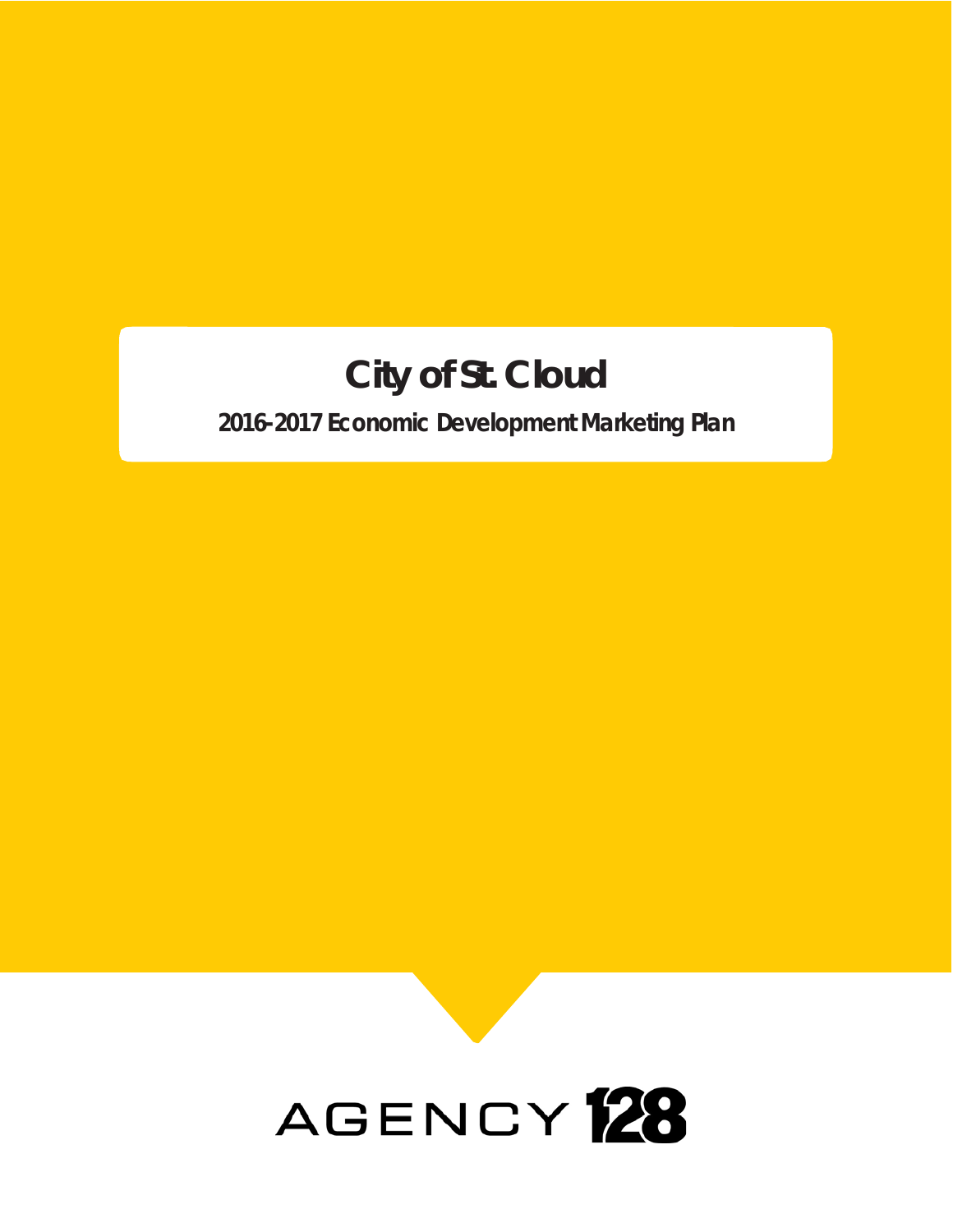City of St. Cloud 2016-2017 Economic Development Marketing Plan August 17, 2015

# **Table of Contents**

| Approach, Recommended Strategies & Budget: Business Development & St. |  |
|-----------------------------------------------------------------------|--|
| Approach, Recommended Strategies & Budget: Recruitment24              |  |
|                                                                       |  |

#### **For questions regarding the 2016-2017 Economic Development Marketing Plan, please contact:**

| Agency 128 |                        |
|------------|------------------------|
| Contact:   | Brenda Schermerhorn    |
| Title:     | <b>Account Manager</b> |
| Direct:    | 320-656-4186           |
| Fax:       | 320-656-4187           |
| Email:     | brenda@agency128.com   |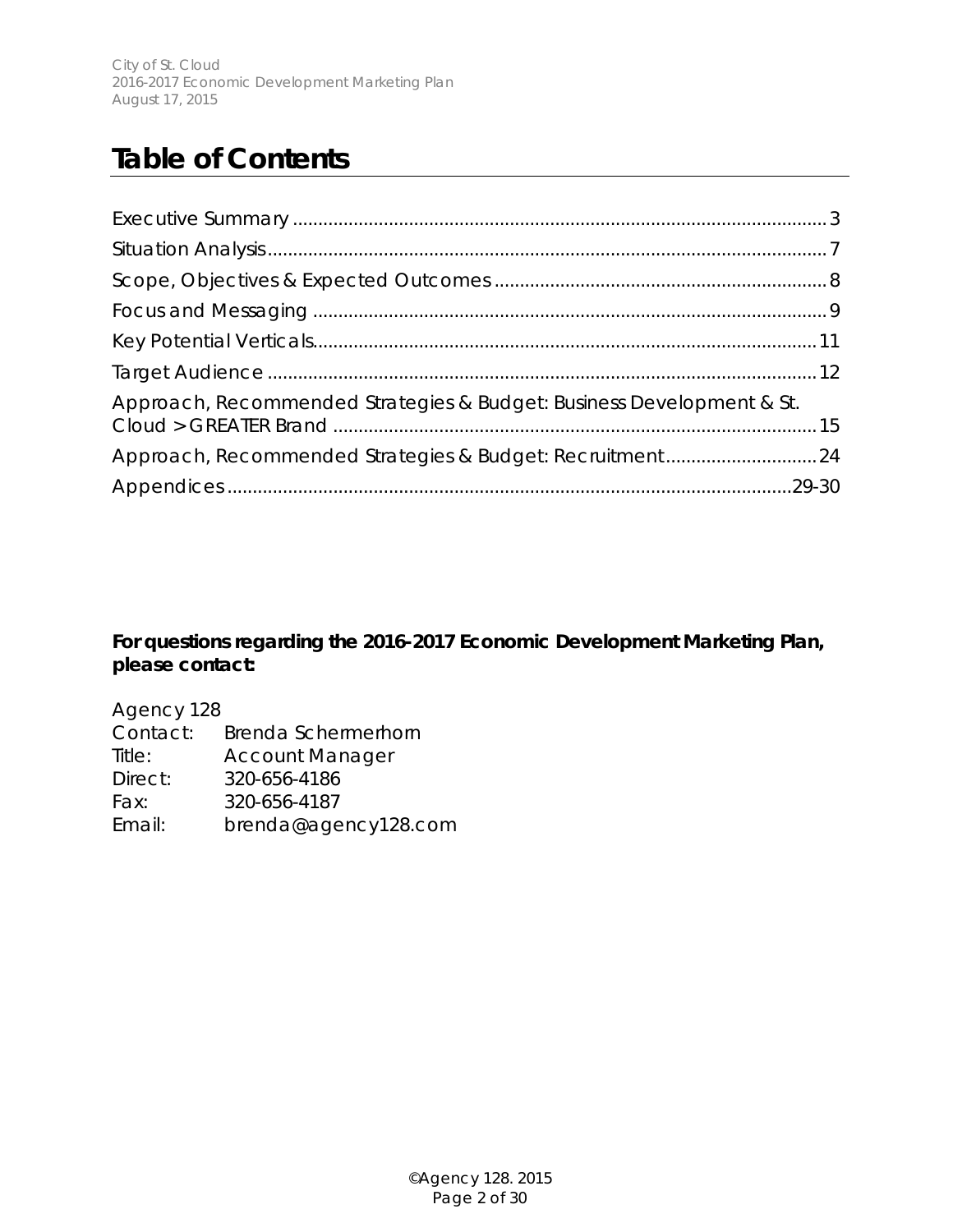# **Executive Summary**

The EDA's primary goal is to **foster growth and success within the local business community and attract new business to the City of St. Cloud**. In 2015, the St. Cloud > GREATER campaign was launched and has been gaining momentum. We recommend continuing with the St. Cloud > GREATER campaign in 2016 to capitalize on its momentum and growing presence locally and throughout the state.

In support of the City's overall goals, in 2016, we recommend marketing strategy support the following two key objectives:



- **1) Local & Regional Business Growth & Success**
- 2) **Community Marketing Support for Business Recruitment**

St. Cloud has a strong presence in a variety of market verticals and we recommend efforts be targeted at the following sectors:

- 1) Advanced Manufacturing
- 2) Business & Financial Services
- 3) Healthcare
- 4) Distribution
- 5) Small Businesses

#### **Objective 1) Local & Regional Business Development**

St. Cloud > GREATER campaigns should be targeted at key influencers in the following audiences in the city of St. Cloud and greater Mpls/St. Paul area. We selected these audiences as they have a pulse on the business market and are an influence with business owners on selecting locations for start-ups, expansions and relocations. These are the people we want familiar with the St. Cloud > GREATER message to drive new business growth within and to St. Cloud.

#### **Key Influencers/Audience:**

- Bankers
- Commercial Real Estate Brokers/Tenant Representatives
- Developers
- Site Selectors
- Builders
- State of MN DFFD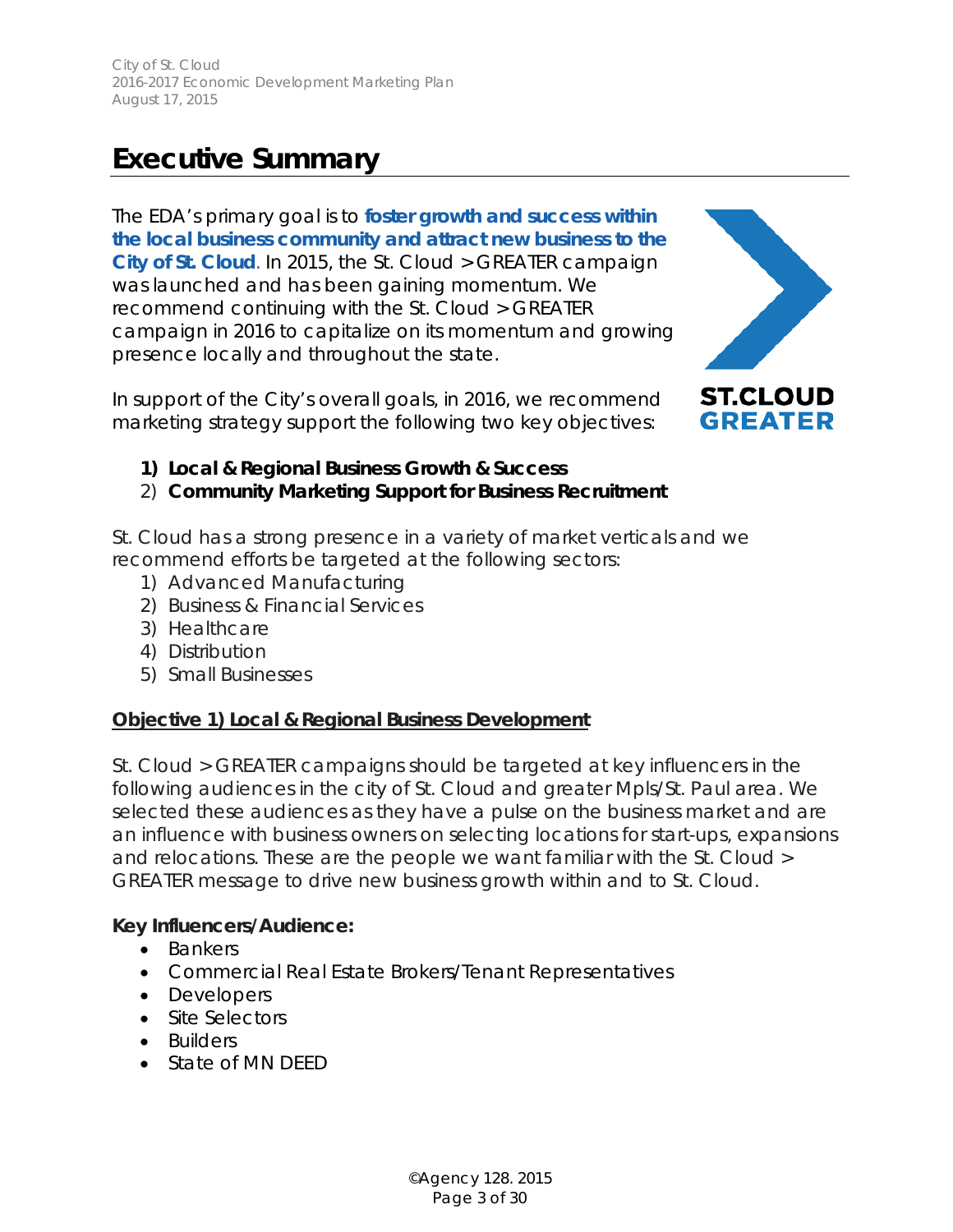#### **Marketing Strategy:**

The best way to reach these audiences is to be where they are. They get their information from their professional networks, organizations such as MN Real Estate Journal (MREJ), publications including Enterprise MN magazine, Finance & Commerce newspaper, Minneapolis / St. Paul Business Journal, etc. and from online sources (events, social media, web sites, emails, etc.).

With a limited budget, we recommend engaging in the following market tactics to reach as many of the key audiences as possible, while reinforcing the St. Cloud> GREATER message through multiple touch points.

# **Marketing Tactics:**

- Strategic Partnerships
	- o MN Real Estate Journal (MREJ)
	- o Greater St. Cloud Development Corporation (GSDC)
	- o Other targeted organizations
- Event Marketing
	- o MREJ Land Conference
	- o MREJ Industrial Real Estate Conference
	- o St. Cloud Real Estate Summit
	- o St. Cloud Area Chamber of Commerce Chamber Connection
- Content Delivery & Continuity Programs
	- o E-Newsletters
	- o City of St. Cloud Website
- Thought Leadership
	- o Social Media Strategy & Content Plan
	- o LinkedIn Business Articles
- Advertising & Editorial Content in Business/Real Estate Publications (Paid Media)
- Public Relations (Earned Media)
- St. Cloud > GREATER Branding
	- o St. Cloud >GREATER proposal template
	- o GREATER promotional tools

#### **Measurement:**

*Increased Inquires* - Success will be measured by number of inquiries made by potential new businesses. The goal is 37-38 inquiries per quarter; 150 total in 2016.

*Followers on LinkedIn* – Today there are 64 followers on the City of St. Cloud business LinkedIn page. Mid-term goal is to increase followers on LinkedIn to 500.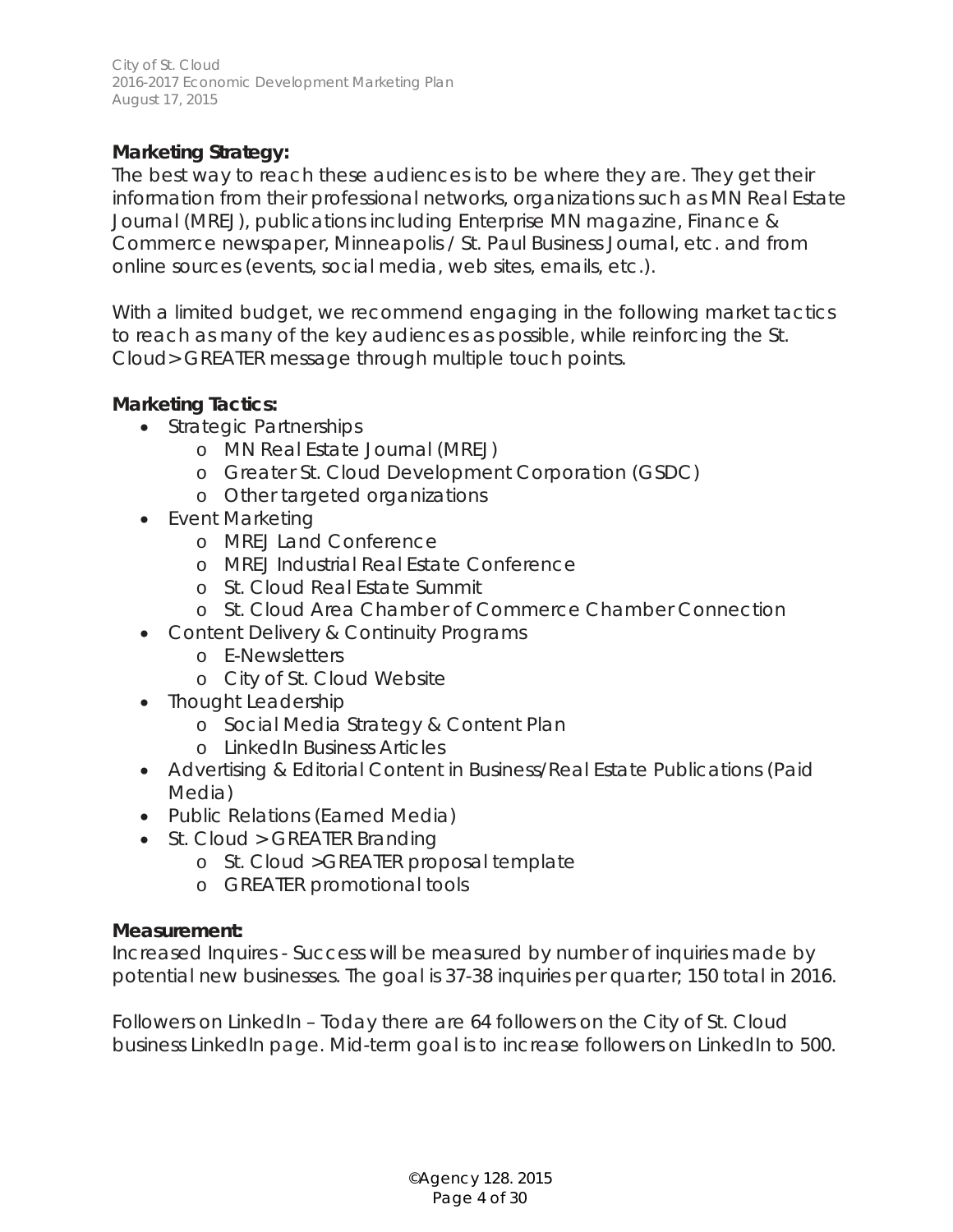*Open Rates* – Goal is to have a 20% open rate for the monthly e-newsletter and increase subscribers to 500.

*Brand Awareness –* Additionally, a soft metric will be increased brand awareness by the real estate/economic development communities of the St. Cloud > GREATER campaign which can be calculated by a survey at the start of the year and end of the year or at the MREJ event each year.

#### **Business Development Budget:**

(*Please reference budget spreadsheet for detail)*

|           | • MN Real Estate Journal Sponsorship           | \$15,000        |
|-----------|------------------------------------------------|-----------------|
| $\bullet$ | <b>Event Marketing</b>                         | \$2,000         |
|           | • Content Delivery                             | \$1,430         |
|           | • Thought Leadership                           | \$2,525         |
|           | • Creative Development                         | \$3,410         |
|           | • Advertising & Editorial Content (Paid Media) | \$7,268         |
| $\bullet$ | <b>Public Relations (Earned Media)</b>         | \$11,440        |
|           | • Continuity Efforts                           | \$8,640         |
|           |                                                | Total: \$51,713 |
|           |                                                |                 |

#### **Objective 2) Recruitment Support for St. Cloud Businesses**

Unemployment rates are low for the City of St. Cloud, which is both good news and challenging news. It means residents are able to support the businesses in their community financially. But, it also leads to challenges for businesses in finding qualified, talented employees. Although businesses are actively recruiting and demonstrating why a potential employee would want to work for them, they could use the City's help in promoting why a potential employee would want to live/work in St. Cloud. Providing recruitment support is key to keeping businesses viable as well as growing the brand awareness of St. Cloud > GREATER.

#### **Key Audiences:**

Key audiences are potential employees who do not currently work in St. Cloud. They include:

- Local Commuters
- Surrounding Colleges Current Students
- Surrounding Colleges & High Schools Recent Grads
- Northwest Metro commuters (secondary)

#### **Marketing Strategy:**

The strategy is to develop messaging and tools to support what makes St. Cloud > GREATER and raise awareness of why St. Cloud is a great place to live and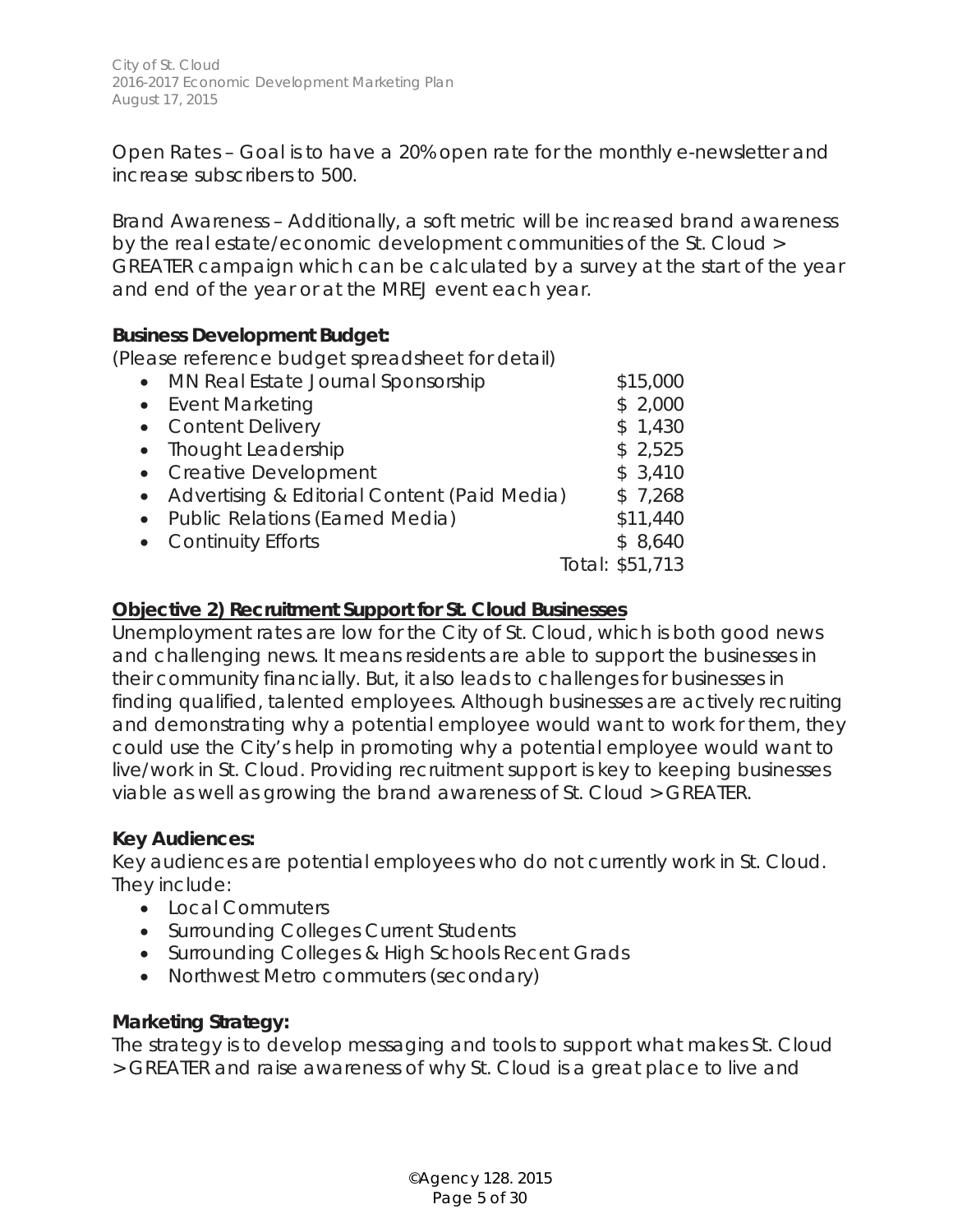City of St. Cloud 2016-2017 Economic Development Marketing Plan August 17, 2015

work. This will be leveraged in touchpoints that reach the defined target audience.

#### **Marketing Tactics:**

- Recruitment brochure about living/working in St. Cloud. This would be a printed hard copy that local businesses could use in recruitment efforts along with PDFs that can be emailed with offers to potential employees or posted on business websites.
- Social media content plan. This will be a plan focused towards consumers/employees and be leveraged as a guide for content development by DAYTA. It will tie in other marketing efforts along with recruiting efforts to make social posts more aligned with overall St. Cloud > GREATER campaign efforts.
- Social Media posts on Facebook, Twitter and Pinterest
- Social Advertising TBD (included in DAYTA's program)

#### **Measurement:**

*Friends, Tweets and Pins* – Today there are (need info from DAYTA Marketing):

- 2,467 Facebook Followers. Goal is  $X$
- 1,275 Twitter Followers. Goal is  $X$
- 199 Pinterest Followers. Goal is  $X$

*Business Feedback* - Another soft metric will be hearing from local businesses that the recruiting support efforts led to attracting more qualified workers meeting business recruiting needs.

#### **Budget:**

(*Please reference budget spreadsheet for detail)*

| • Recruitment strategy & tool development                                                       | \$8,850                    |
|-------------------------------------------------------------------------------------------------|----------------------------|
| • Social Media Content Plan                                                                     | 255<br>\$.                 |
| • Social Media Monthly Posts (DAYTA Marketing)<br>(\$650/month - includes boosts & advertising) | \$7,800                    |
| • Paid recruitment placements                                                                   | \$4,178<br>Total: \$21,083 |

*(For complete details on the 2016-2017 Marketing Plan see pages 7 – 30.)*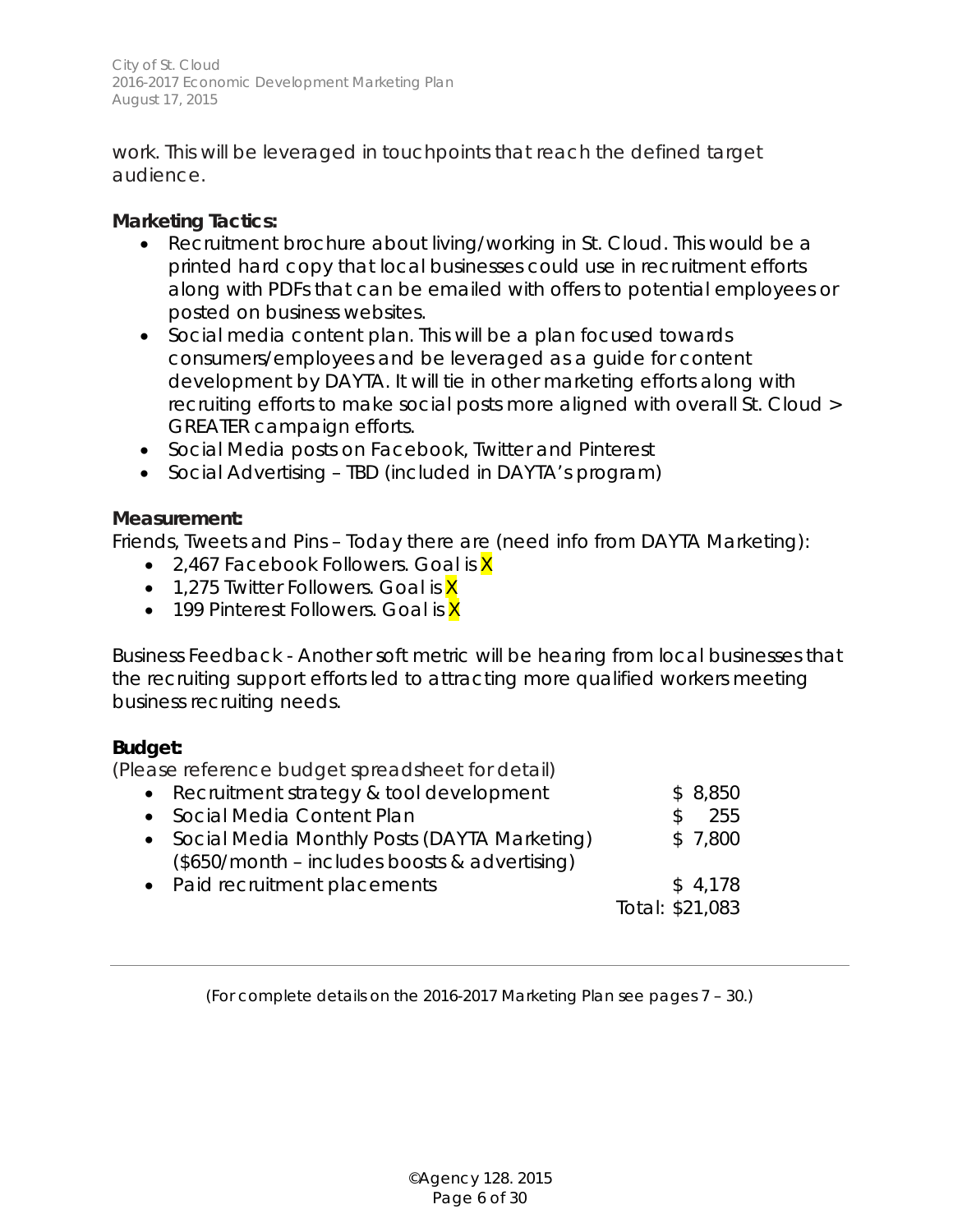# **Situation Analysis**

#### **Building Brand Awareness**

The City of St. Cloud has **made great strides in launching and establishing a foothold for the St. Cloud > GREATER brand over the past 12 months.** During this time, the St. Cloud GREATER brand has been a topic of conversation by all constituencies in the media, is visible in the local business and residential communities and has come to life in multiple media, from out-of-home applications and promotion specialties, to print and video to social media and editorial coverage. What's more, the ever important work of connecting Cathy Mehelich and the EDA team to key business development influencers to build awareness of St. Cloud's key strengths and opportunities made an important leap forward in 2015.

But one year into branding efforts, our work has only just begun. A brand is not built in a day. **The single most important factor in building brand recognition is to promote a consistent message with continued repetition over a sustained period of time in a variety of media.** But in the business of economic development, establishing trusted relationships with business development influencers by maintaining a physical presence in their world is still the most important thing we can do to establish credibility and awareness. Achieving an optimal balance between in-person relationship building and comprehensive media support within a limited budget will continue to be our greatest opportunity.

**As St. Cloud GREATER's impact continues to grow, some additional challenges have emerged that warrant our attention in order to continue progress and help our City succeed.** The EDA's primary goal is to foster growth and success within our local business community and attract new business to our City. One key component to achieving that success is to ensure these businesses have all the tools they need to support their growth – including qualified employees. While growth potential is apparent in our businesses, they are experiencing significant challenges finding the qualified talent they need to pursue their growth goals. St. Cloud's unemployment rate of 4.8% is lower than the national average. According to the June 2015 St. Cloud Quarterly Business Report, more than 37 percent of businesses in St. Cloud reported worker shortages and 35% expect the trend to continue through 2015 and into 2016. The "pool" of qualified workers to draw from is not large enough to support the employment needs of our local business community. With that in mind, the EDA needs to dedicate some targeted resources to providing tools to market the City to help local businesses recruit qualified employees.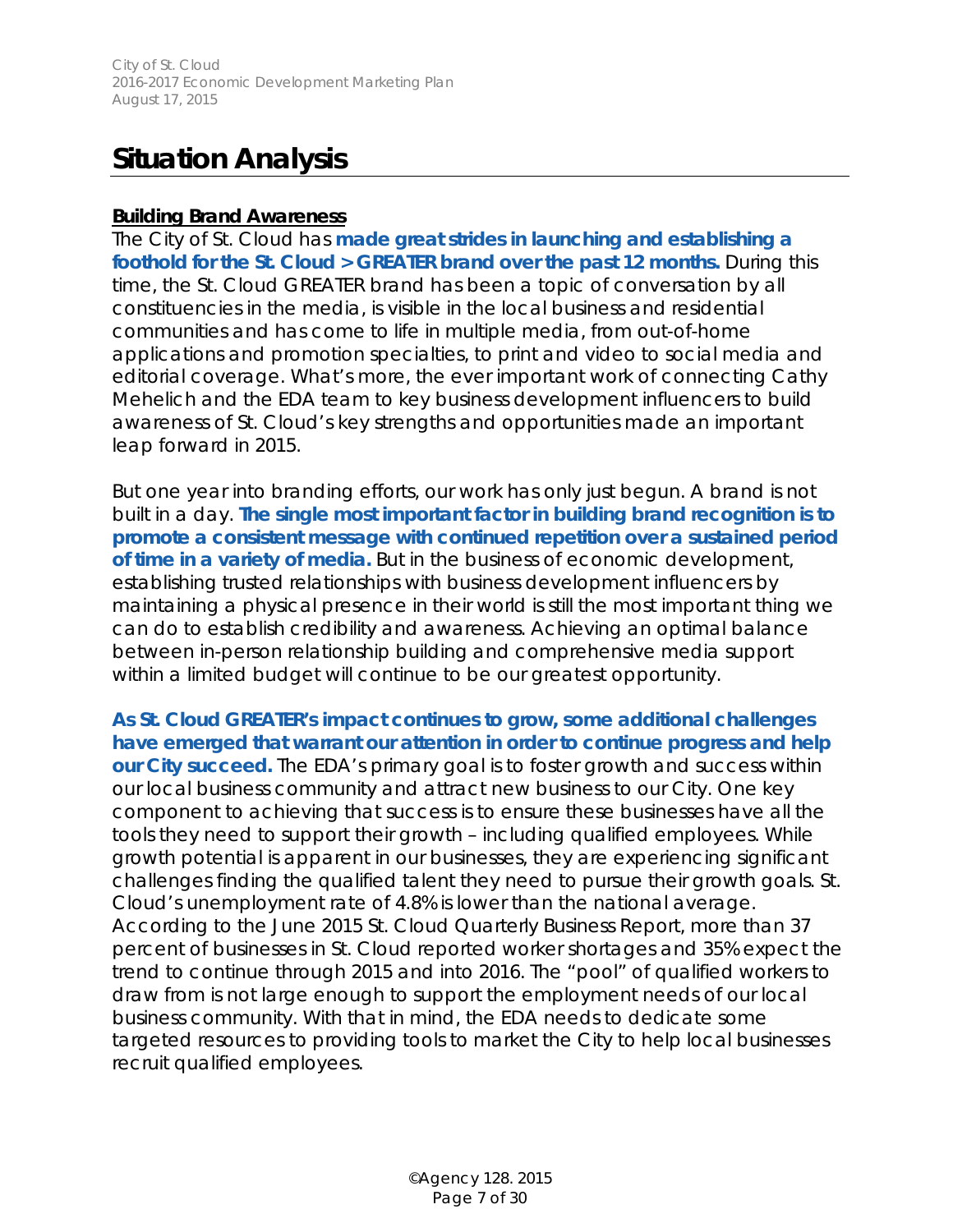# **Scope, Objectives & Expected Outcomes**

#### **Scope**

The scope of this marketing plan covers marketing strategies and tactics to drive business growth and expansion as well as support recruitment in local business.

#### **Objectives**

Our objectives are threefold:

- I. Local Business Development continue to build awareness of the City's capabilities, connections and position it as the primary resource and first stop/one-stop-shop for guidance and support in starting, growing and expanding business in St. Cloud.
- II. Regional Business Development continue to build awareness of and credibility of St. Cloud as a viable option for business start-ups, expansion and/relocation.
- III. Local Recruitment position and promote St. Cloud as a preferred place to live and work and collaborate with area partners and local business to develop tools that market the community in support of business recruiting efforts.

While a business focus remains our primary objective, unlike last year, a portion of this 2016-17 marketing plan also needs to address constituencies beyond business to support recruiting needs in the business community. This could include outreach to tourism, residential and higher education constituencies in pursuit of that goal. The City will still look to partners to strengthen general branding in the tourism, residential and higher education constituencies; however, they will be directly engaged in our efforts this year to the degree that they support the recruitment strategy objectives.

#### **Outcomes**

The expected outcomes of our strategic marketing strategies are:

- I. Increased business prospects/inquiries, both in quantity and quality of leads that can be pursued. 2016 goal is 160 inquires total. See [Appendix B](#page-29-0) for historical data.
- II. Success in attracting more qualified workers to support business recruiting needs.

The effectiveness of the business development (increased inquiries) strategy will be measured through EDA team quantitative feedback, website analytics and customer relationship management tools such as SalesForce.com. The impact of the recruitment strategy will be measured by feedback from businesses regarding progress in the number of qualified candidates applying for open positions and the length of time it takes to fill open positions.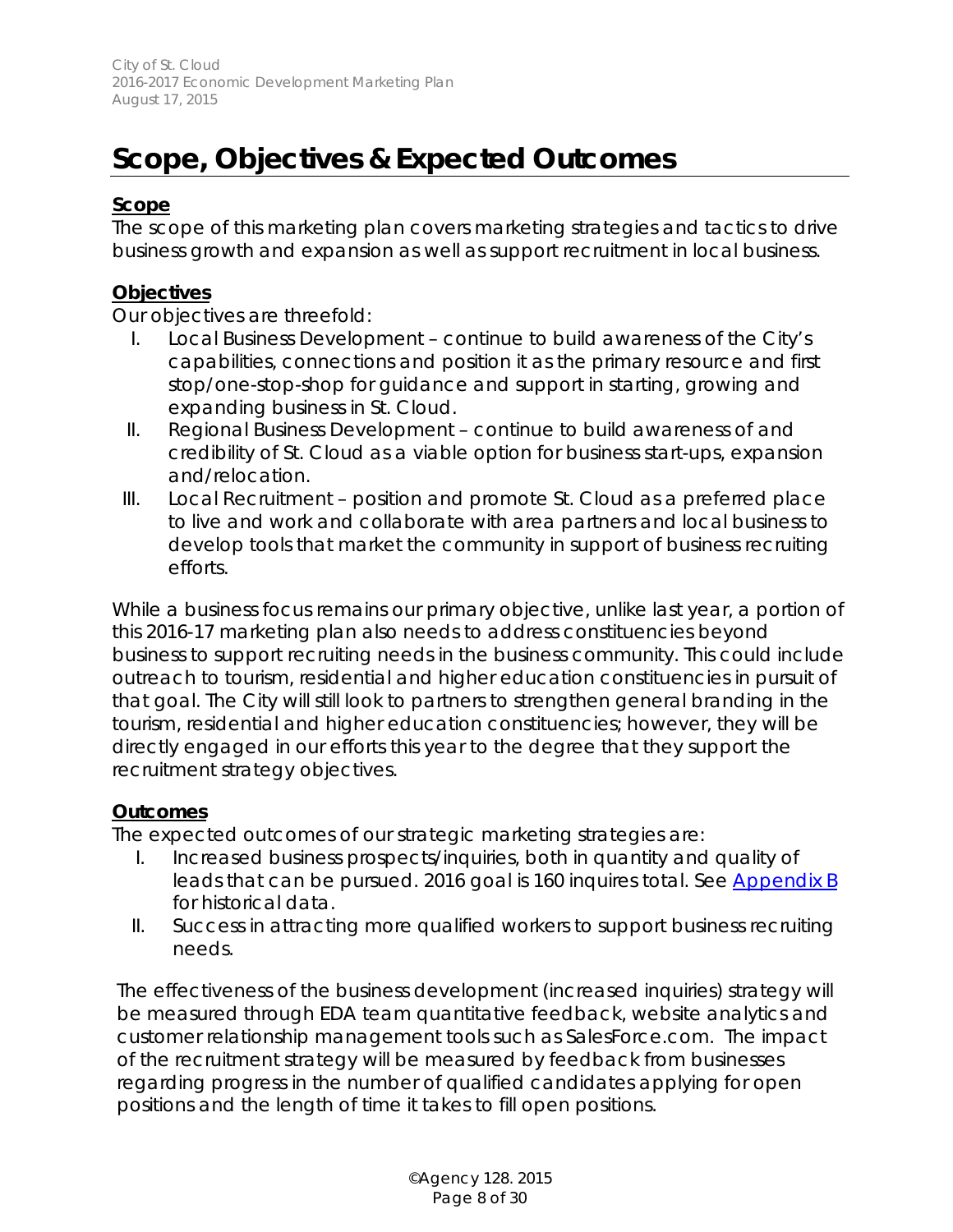# **Focus and Messaging**

### **Focus**

Our primary focus remains using the St. Cloud > GREATER brand to continue to raise awareness of St. Cloud as a viable and high-potential locale for prospective business ventures. In a recent survey of the participants in the first-ever St. Cloud Real Estate Development Summit, almost 90% of survey respondents had some level of awareness of St. Cloud and its potential, but more than 2/3 of respondents were only "somewhat aware". This suggests a need for further education and sustained consistency in our branding efforts, as influencers in our target audiences today may still not regularly include St. Cloud on their short list of viable development locations. They are either unaware of the City's assets, vast resources and potential or have limited knowledge of the City or may have outdated perceptions about what St. Cloud has to offer.

#### **Messaging Data Point Support**

St. Cloud, in fact, offers precisely what our target audiences are looking for and more, with documented successes to support a position as a viable potential business locale and a great place to live and work for our workforce. These are the cornerstones of the messaging that will be used to reach target audiences in 2016:

- The City has attracted the attention of national organizations and business media— including, Forbes, Fortune, AARP, Reader's Digest and the Milken Institute— as a top location nationally live and do business based on a combination of factors including community quality, education, workforce quality, wage competitiveness, economic climate, accessibility, healthcare and more. Note: While it is important to use examples of the recognition we have gotten, what is most important (and what makes *purposeful content*) is to spell out why we have been recognized for this.
- Prime (and affordable) available space and land, a proximate supplier network, collaborative resources in support of business growth as well as the aesthetics of the community all provide compelling reasons why St. Cloud is a preferred location for business. Thriving international corporations, including Canadian bus manufacturer New Flyer and German farm implement manufacturer, Geringhoff, have selected St. Cloud over other U.S. locations for expansion for these reasons.
- St. Cloud has land that is substantially more affordable (in some cases half the price) as compared to Northwest Metro communities. St. Cloud has two premier business parks with Shovel-Ready Certified sites and more than a dozen resources to assist businesses in establishing a business or to retain, grow and expand existing business, all within an hour's drive of the Minneapolis metro area.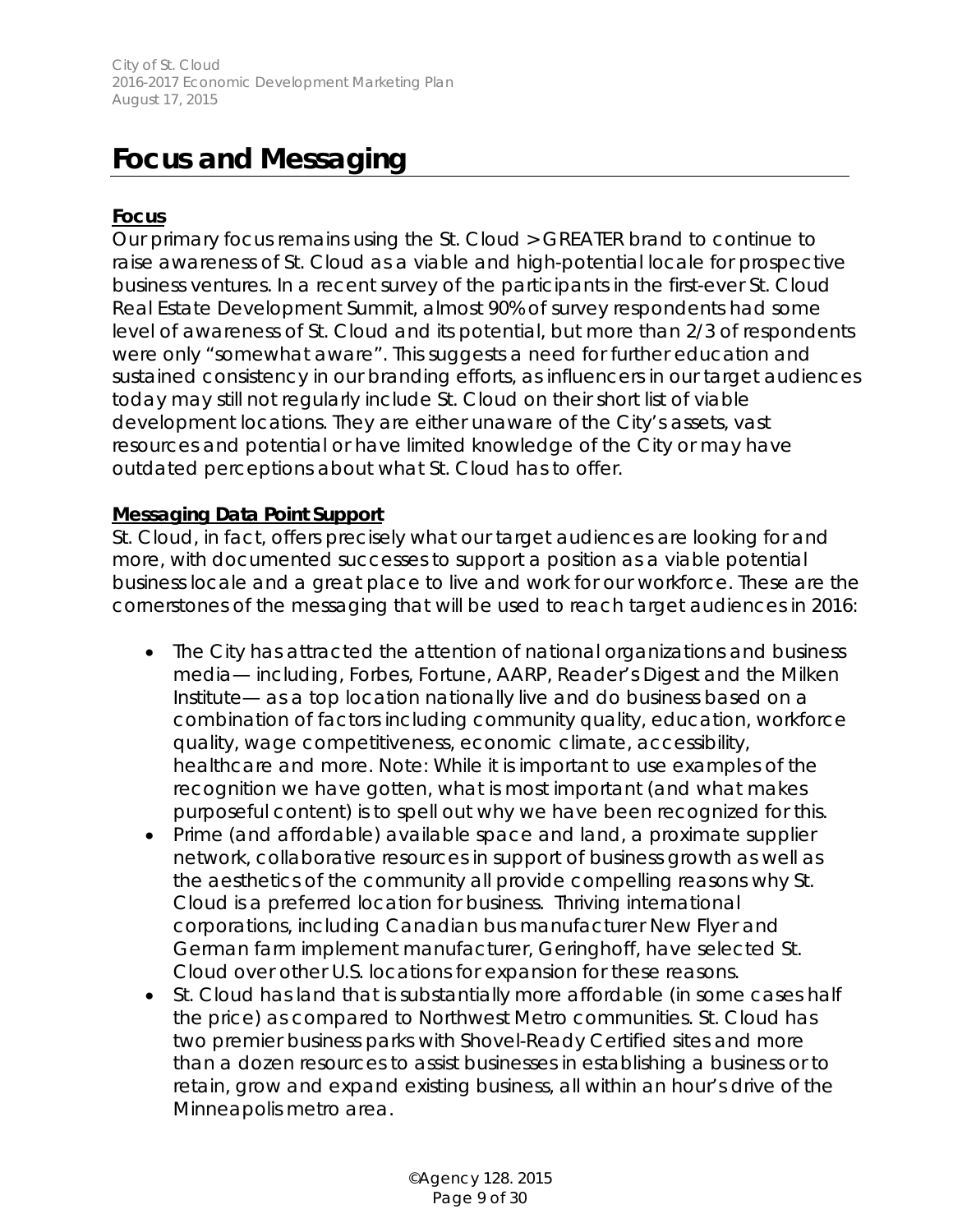City of St. Cloud 2016-2017 Economic Development Marketing Plan August 17, 2015

- An abundance of entrepreneurial success and a leading communication infrastructure has spawned hometown growth of numerous technology companies, such as Marco, Microbiologics and NetGain, and Geo-Com.
- St. Cloud has a diverse and proximate supplier network that enables maximum productivity and efficient business operations.
- The City is comprised of a diverse mixture of labor industries, ranging from healthcare to manufacturing, earning St. Cloud a spot on the Top 100 Best Places to Live and Launch a Business by Fortune Magazine.
- A university and college population of over 30,000 students provides one of the state's largest and most educated workforces.
- St. Cloud is home to one of only four Minnesota educational institutions awarded a U.S. Department of Labor grant in 2012 for advanced manufacturing education programs to train for high-skill jobs.
- St. Cloud's Downtown is a regional and technology hub, making the city easy to get to, easy to stay connected within and easy/affordable to do business in. It also serves as the heart of the community for culture, quaint shopping and entertainment. A revitalized downtown business area has experienced a 25% increase in employment, 66% increase in retail and 68% increase in dining establishments.
- St. Cloud has good jobs and is a great place to live and raise a family. In a recent [study by Pew Research,](http://www.pewresearch.org/fact-tank/2014/05/30/5-facts-about-todays-college-graduates/) nearly half (44%) of recent college graduates were working in jobs that didn't require a college degree. There are opportunities to change that in St. Cloud, where career growth is not only possible, it's an opportunity ready to be seized right now. And, with a lively downtown, ample shopping and entertainment, affordable housing and a school district that is investing in fostering advanced achievement and new facilities, it's also a great place to live and start a family. This will resonate strongly with the 22 – 27 age group.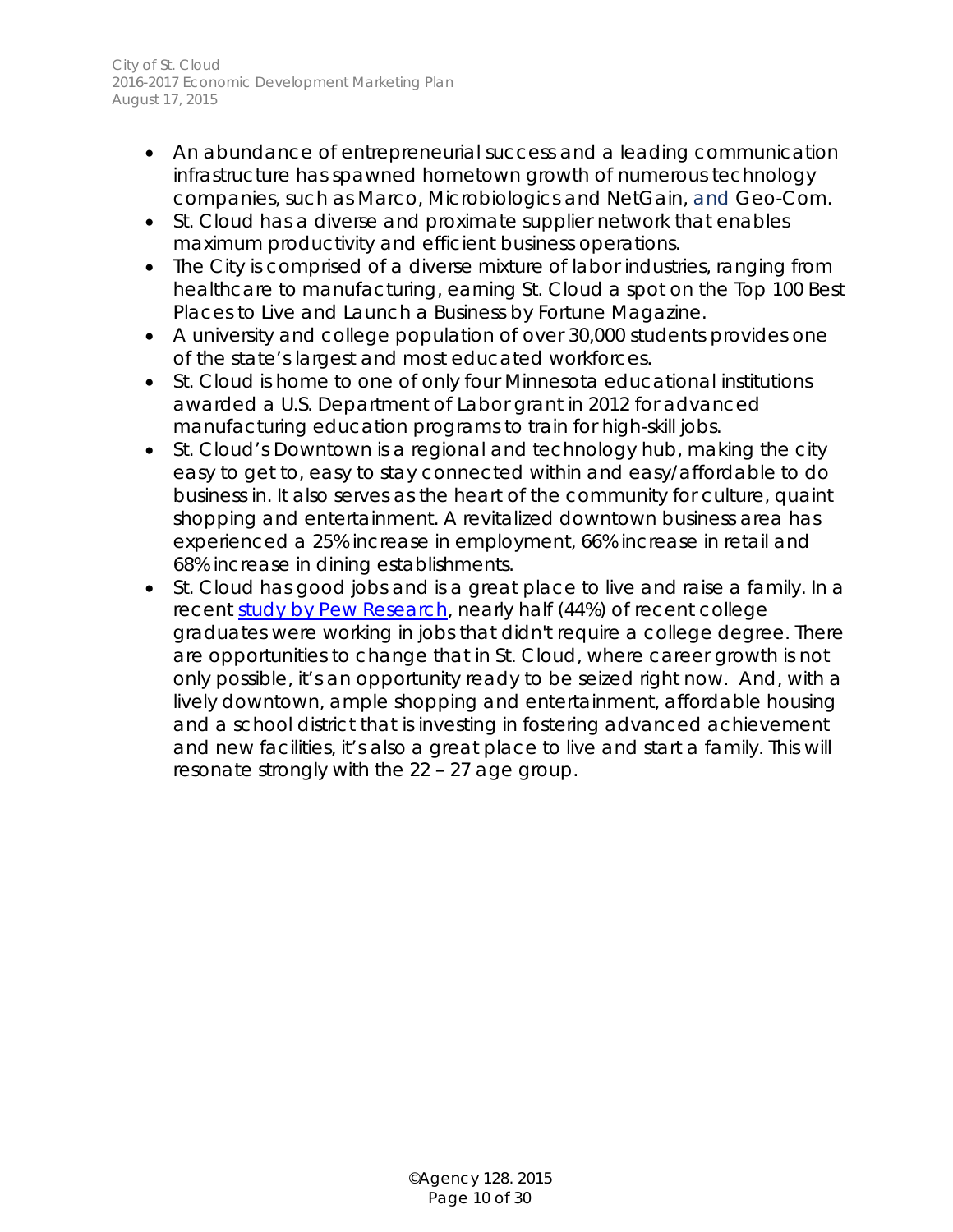# **Key Potential Verticals**

In an effort to make the best use of limited budget dollars, we recommend that business target market messaging focus on key vertical market segments that the City and its assets are best positioned to attract and support success in both locally and regionally.

#### **I. Advanced Manufacturing**

St. Cloud has an abundant, skilled, competitive wage workforce. We are close to the Metro area and have a dynamic supplier network close at hand.

#### **II. Business Services / Financial Services**

As a college/university town, St. Cloud is home to a vast educated and competitive-wage workforce of young millennials. Many high-potential sites are available, including a vibrant downtown work environment with many key amenities, such as restaurants, boutiques, arts/entertainment venues and recreation opportunities nearby. Innovation thrives in the City.

#### **III. Distribution**

St. Cloud is located centrally in the state, in close proximity to the Twin Cities metro area and adjacent to major thoroughfares enabling easy and convenient transportation access in every direction. The City has large buildings and land sites available and a large competitive-wage workforce.

#### **IV. Small Business**

St. Cloud has a thriving small business community of over 1,400 establishments. Multiple resources including a 5-Star Certified Chamber of Commerce, Downtown Council, Small Business Development Center, SCORE, MN Business Finance Corp., college/university and active community banking institutions support start-up entrepreneurs and growing businesses.

#### **V. Healthcare**

St. Cloud is home to the largest healthcare network in the region. Healthcare remains the largest sector of strength and City's largest employer, employing more than 18,000 people in the St. Cloud MSA. The diverse variety of services offered, quality of care and positive patient reviews are a few of the reasons why St. Cloud Hospital was named one of the nation's "100 Great Community Hospitals" by Becker's Hospital Review in 2014.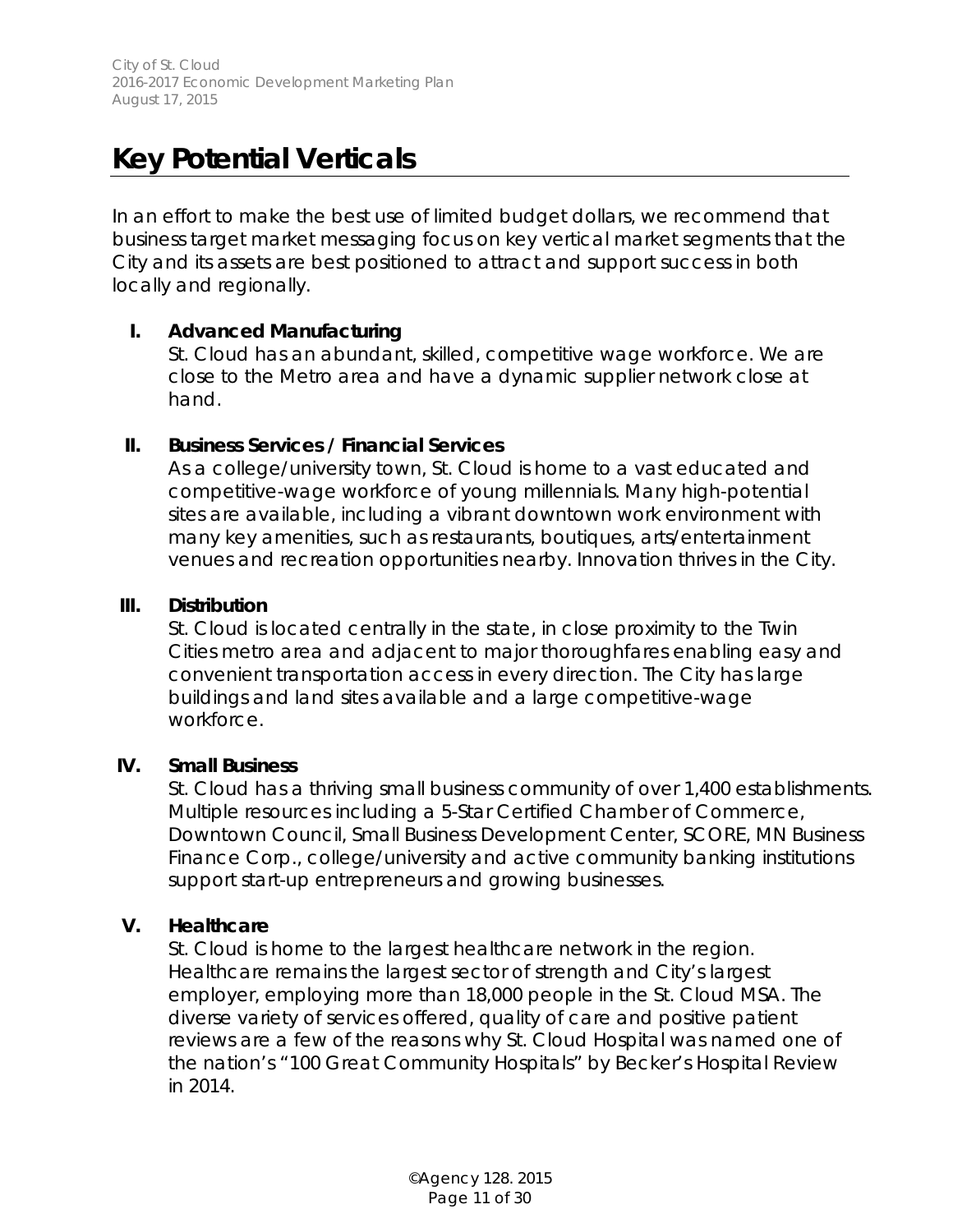# **Target Audience**

#### **Business Development**

While many businesses and budding entrepreneurs conduct efforts of due diligence on their own, they often turn to a few key resources to help them explore locations and find sites for their new or expanding businesses. These influencers continue to be the primary targets of marketing efforts for the City.

- I. Local: (internal) within the City of St. Cloud
	- o Bankers
	- o Commercial Real Estate Brokers
	- o Builders
	- o Other local businesses

While this audience might be looking for assistance for starts-ups or expansion, they are also on the pulse of potential expanding or new business activity coming into the area. They serve as mentors and trusted contacts and are an important source to make referrals to the City in addition to being prospects themselves as business owners. Since the City's Economic Development team is relatively new, awareness of its capabilities, resources and connections that can be used by local businesses to start up or expand is relatively low. The primary objective in marketing efforts targeted to these influencers will be to raise awareness of the City's capabilities and to establish them as the first stop in planning for business growth.

- II. Regional: (external) Minneapolis/St. Paul metro area; State of MN DEED
	- o Commercial Real Estate Brokers/Tenant Representatives
	- o Developers
	- o Site Selectors

The regional influencer audience is often directed by clients to focus on opportunities closer to the metro first and is largely unaware of the specifics of St. Cloud as a viable market. While we are recognized as a sizable city in the state, a lack of understanding still exists about the city's workforce potential, viable site feasibility/availability and accessibility. Most don't realize that in the time it takes to drive from the southern suburbs to the northwest portion of the Twin Cities, the potential employee, supplier or customer could drive from Minneapolis to St. Cloud; with fewer traffic headaches. Marketing efforts need to be focused on raising awareness of St. Cloud as a viable market and to help support the Economic Development team in building the exposure and relationships needed to sustain long-term partnerships with these influencers.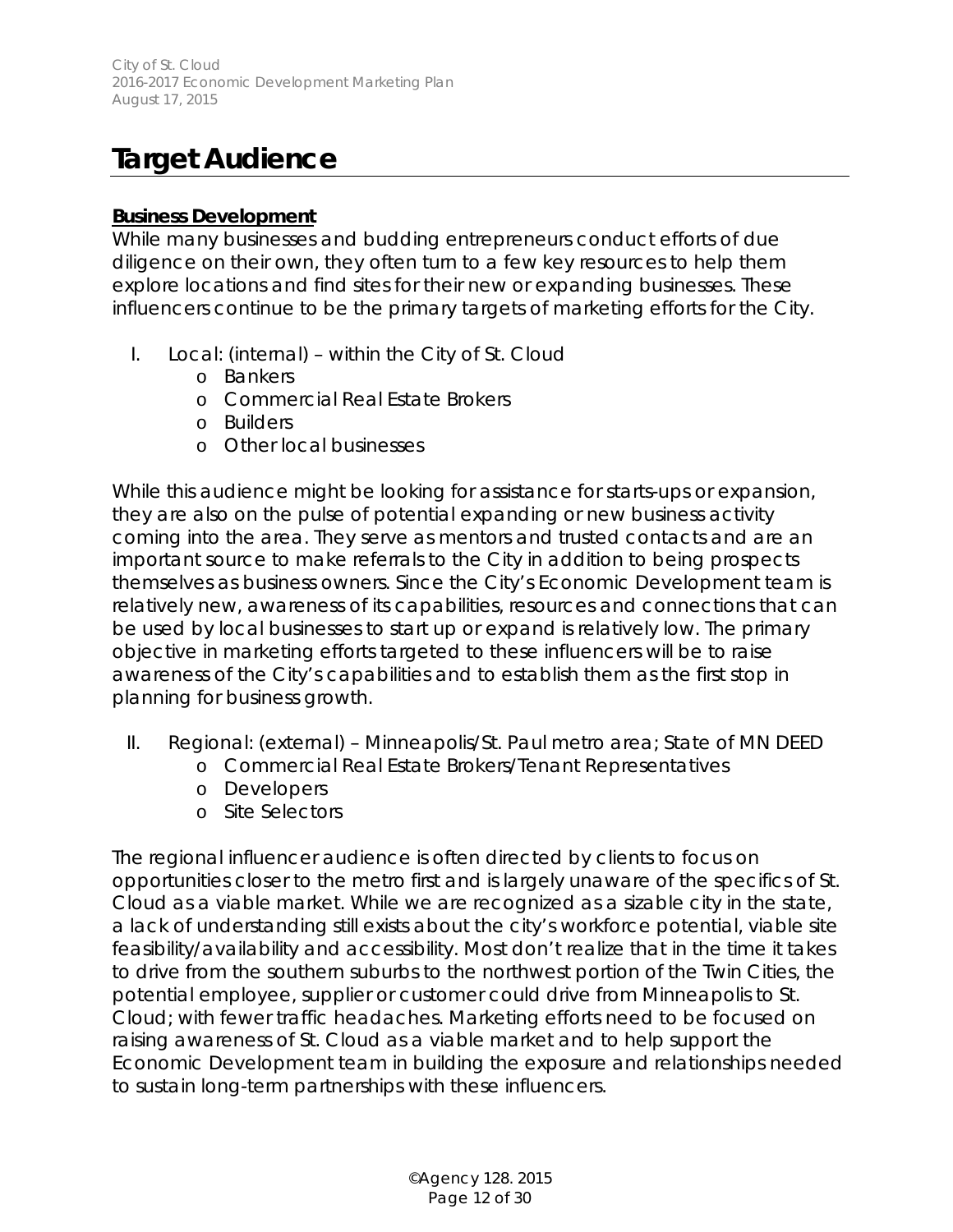City of St. Cloud 2016-2017 Economic Development Marketing Plan August 17, 2015

#### **Recruitment**

The city's unemployment rate is relatively low, suggesting that most residents within the community that wish to work already are. With that in mind, the City must broaden the scope of their recruitment support efforts to target qualified workers who are not yet working here, promoting the City's residential and professional benefits and educating them on the quality of life and employment potential of the community to inspire them to come to live and work here. Recent GSDC Coffee & Careers sessions confirm that there is also a sizable portion of the existing workforce within the city that is underemployed. As these candidates move into positions better suited for them, their existing positions will become vacant, and workforce and available position dynamics will shift. Thus, additional support will be needed in the near future for the entry-level positions eventually vacated by workforce progress, requiring us once again to draw upon broader geographic audiences to fill the voids. While suggested partnerships (see recommended strategies below) will enable us to find out more specifics on types of workers that are in greatest demand, three obvious general audiences come to mind as priority targets for the "live here; work here" messaging.

- 1. Resident Commuters According to the recent City of St. Cloud Comprehensive Plan, 13,000 residents that live in the St. Cloud area travel outside of St. Cloud to work each day. 25% drive more than 25 miles and 1 in 5 drive more than 50 miles daily. We need to raise awareness that well paying jobs with good benefits and growth potential in some of the Midwest's highest potential businesses exist right in their own backyard.
- 2. Current Local College Students more than 30,000 students attend the St. Cloud area's institutions of higher learning. They represent an educated workforce, actively seeking employment while they are in college and a career once they graduate. College students generally begin looking for jobs in their field of study and plan their first stop after college well before their senior year. We recommend targeting college juniors and seniors for our recruitment strategy. Primary candidates would be aged 19/20 - 22.
- 3. Area High School & College Alumni recent college graduates looking for careers or working in their first jobs as well as area high school graduates who went on to college elsewhere and are set to graduate are also prime candidates and are young enough to not yet be settled and established in their existing work locales.
	- Local high school alumni: Research shows that almost half of students move back home after graduating from college. For this reason, targeting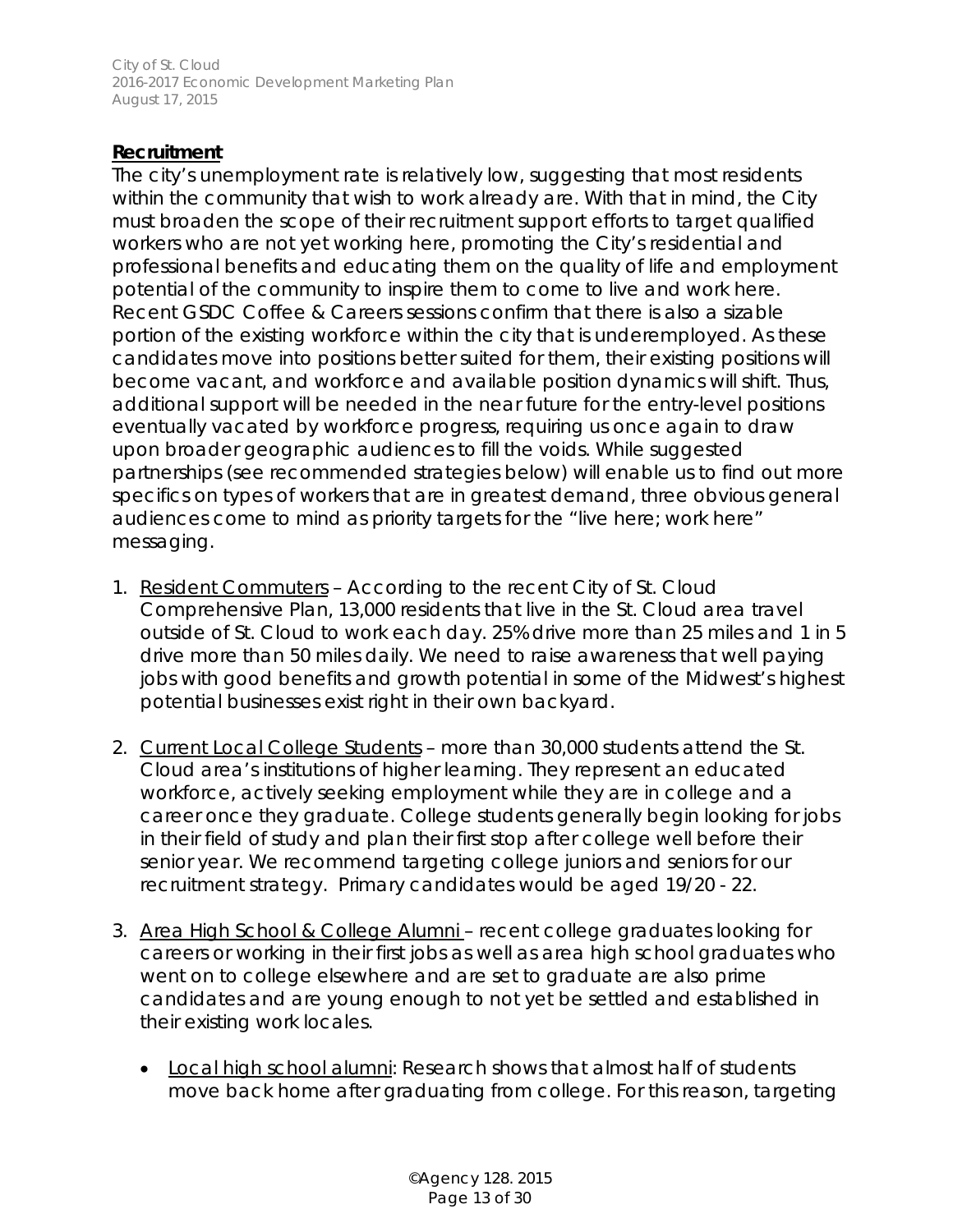students who graduated St. Cloud high schools in the past 3-5 years but moved out of the area to attend college would be a viable target audience to promote moving back to our area to start their careers once they graduate. These are young area alumni aged 22 – 25.

- St. Cloud Area college alumni –Research also shows that 60% of college graduates plan to stay in their first jobs for 2 years or less. So, students that graduated from St. Cloud area post-secondary schools in the past 3-5 years (even if they moved away after college and work elsewhere today) are an important segment to reach for our recruitment strategy. These are primarily young adults aged 22 – 27.
- 4. Northwest Metro Commuters are another audience that should be considered at a later date and added in as budget allows. These are people who live in the northwest metro and are likely traveling into the heart of the Twin Cities to work. This audience would be viable prospects for promoting St. Cloud as a high potential place for a career with less of a commute headache.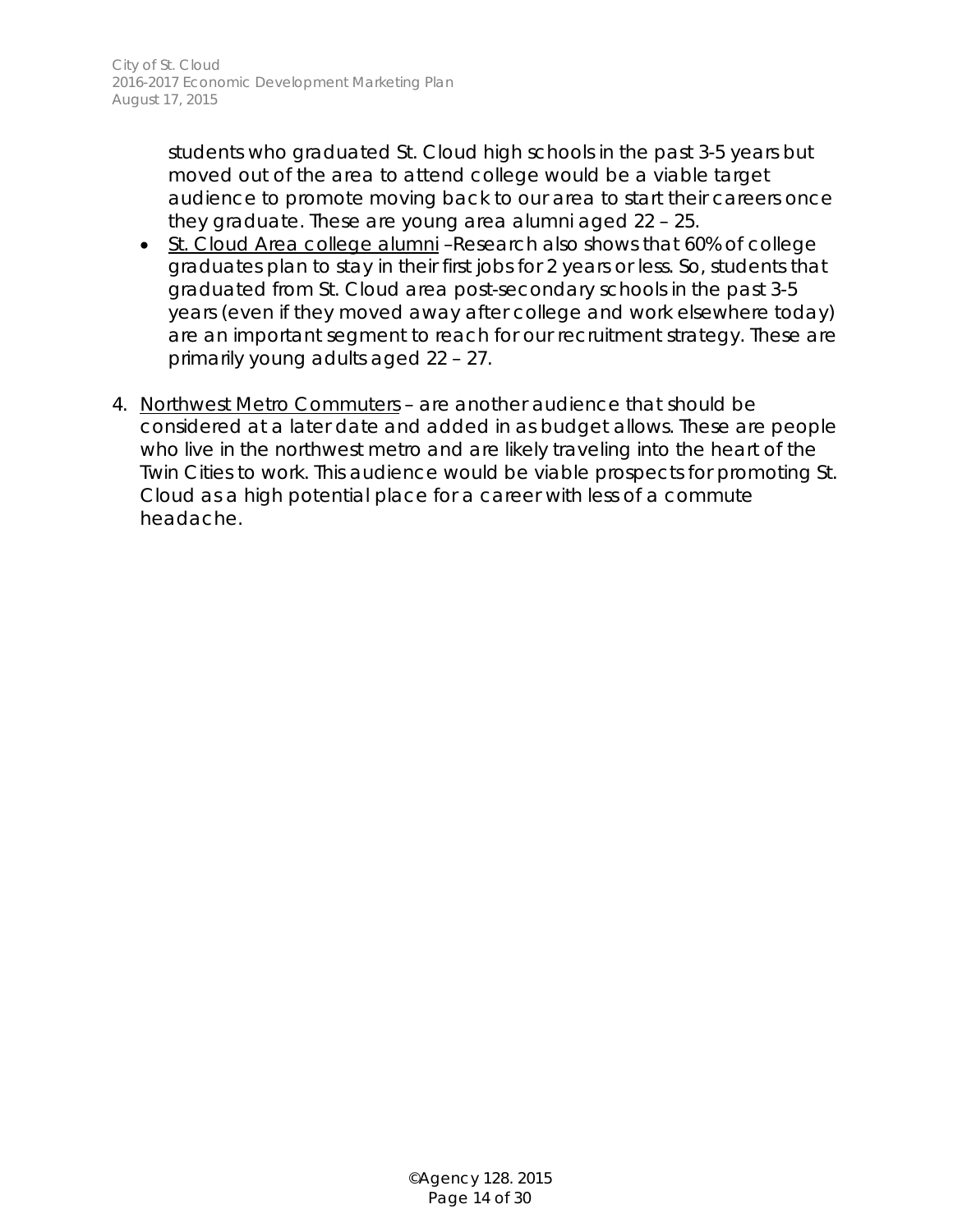# **Approach, Recommended Strategies & Budget: Business Development & St. Cloud > GREATER Brand**

*Business development relies on strong individual relationships fueled by trust and confidence to be successful. With a limited budget and much ground to cover, City Leadership will need to spend the critical next several years with "boots on the ground," personally in the market establishing connections not only with key influencers locally and regionally, but also in building key partner relationships to make limited dollars reach farther. Essentially, we will need to use human resources to build the presence and relationships and finite financial resources to create professional materials and brand support for their efforts. The highest priority marketing strategies are those that support establishing needed awareness, and making a memorable, captivating and professional impression.*

#### **Recommended Strategies & Budget**

- **1. Strategic Partnerships**
- **MN Real Estate Journal (MREJ) Strategic Partnership** *Budget: MREJ Sponsorship = \$15,000*

More than 15,000 decision-makers read the Minnesota Real Estate Journal and more than 22,000 industry stakeholders opt-in to their digital communications. These decision-makers represent billions of dollars in purchasing power and are vested with the authority to buy sell, lease, invest, finance and develop incomeproducing real estate. MREJ is one of the leading metro area organizations offering continuing education to approximately 150-200 real estate development professionals, thereby commanding their attention and securing their presence at their events. The City of St. Cloud began a formal partnership with the MREJ in 2015. For key highlights of the endeavor see [Appendix A.](#page-27-0)

A continued partnership with the MREJ is recommended for 2016-17. The proposed sponsorship package includes:

- Sponsorship to the Minnesota Real Estate Journal Land Conference & Industrial Real Estate Conference (5 free passes to each conference, list of attendees from each conference, logo on signage at each conference and speaking opportunities on panels at conference). Value \$7,000.
- Title Sponsor to the St. Cloud Real Estate Conference that will be held in the Twin Cities. Value: \$9,500.
- Quarter Page Color ad in every issue of Minnesota Real Estate Journal (12 Insertions). Value: \$12,000.
- **Total Value of Partnership Package: \$28,500**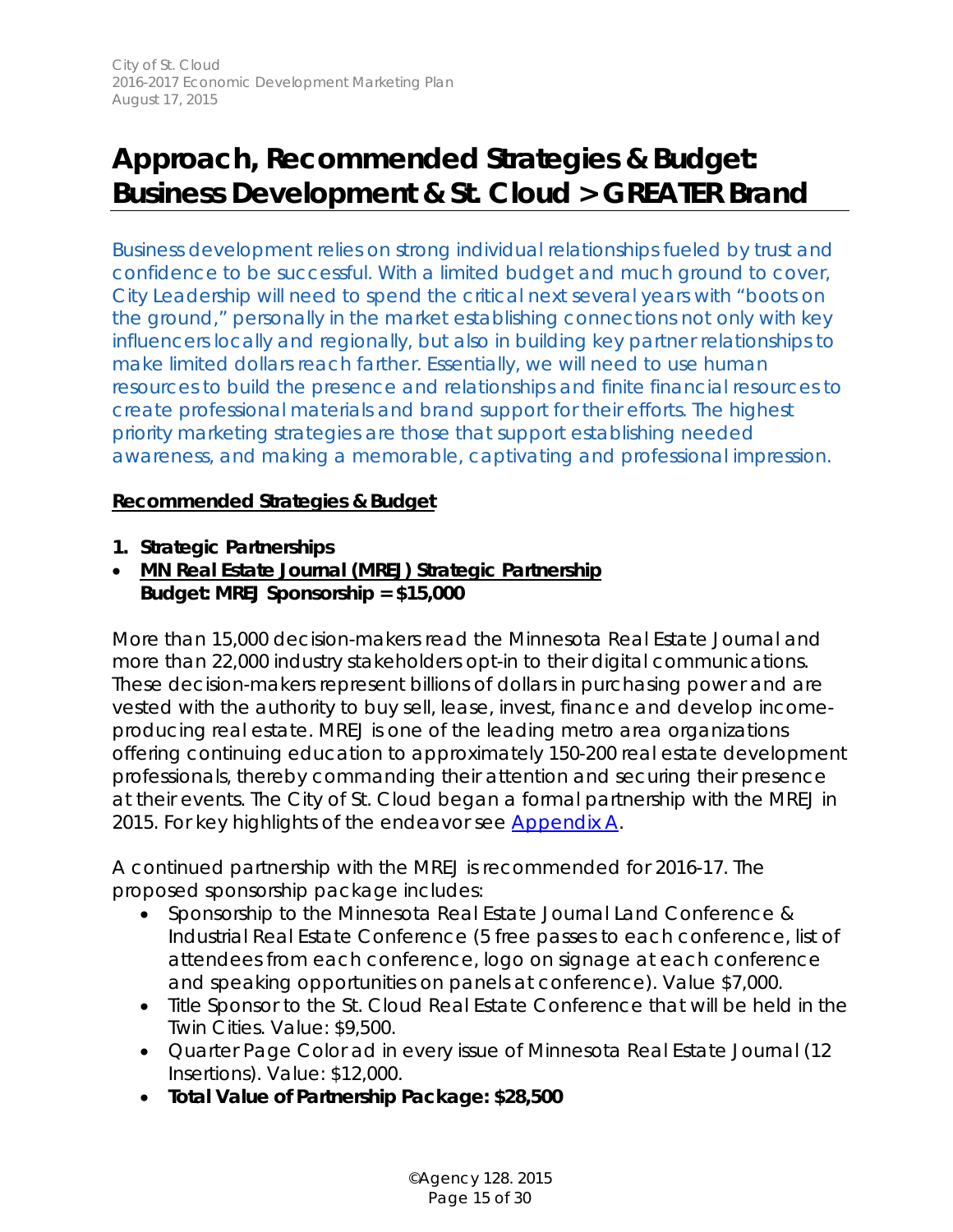# • **Budgeted Amount: \$15,000 (\$1,250 monthly for 12 months)**

While the 2016-17 package will be similar to the first package implemented in 2015, we recommend the following to enhance St. Cloud's presence in 2016:

- **Balance Between Digital & Print:** Pursue the 22,000 opt-in digital audience more aggressively in 2016 and establishing a more optimal balance between print and digital coverage.
	- o Since the sponsorship cost won't likely change, we recommend scaling back the 12x print placement schedule to every other month, with the "off" months featuring digital coverage on the MREJ website (http://www.rejournals.com/publications/minnesota-realestate-journal/). The current MN Real Estate Journal website doesn't appear to feature banner advertising. However, Agency 128 is still in negotiation with the MREJ in search of other digital options, including sponsorship/advertising in e-newsletters and other digital communications. See details under Paid Advertising/Creative Development below.
- **Quarterly St. Cloud Real Estate Update (Editorial Content):** To help layer the impact of branding efforts and to have a larger venue in which to describe St. Cloud's position as a viable business development locale, we recommend pursuing additional editorial opportunities within MREJ editorial content. MREJ leadership has expressed openness to increasing editorial content or coverage for St. Cloud. We recommend the development of a quarterly St. Cloud Real Estate Update, with bonus coverage as a click-through article online. Negotiations will be finalized upon approval of the plan and budget. See details and budget under Public Relations below.
- **E-Marketing & Social Media:** It is recommended that in-person contact be consistently followed with additional impressions that are memorable, captivating and leave a professional impression. To accomplish this, we recommend the following:
	- o E-Marketing Use the City's new eNewsletter (currently in development) to maintain contact on a monthly basis. See details and costs under Continuity Campaign below.
	- o Social Media Working with DAYTA Marketing, the EDA has done a good job of launching and maintaining social media channels for the St. Cloud > GREATER brand from a consumer perspective. However, there is some opportunity to improve reach to the business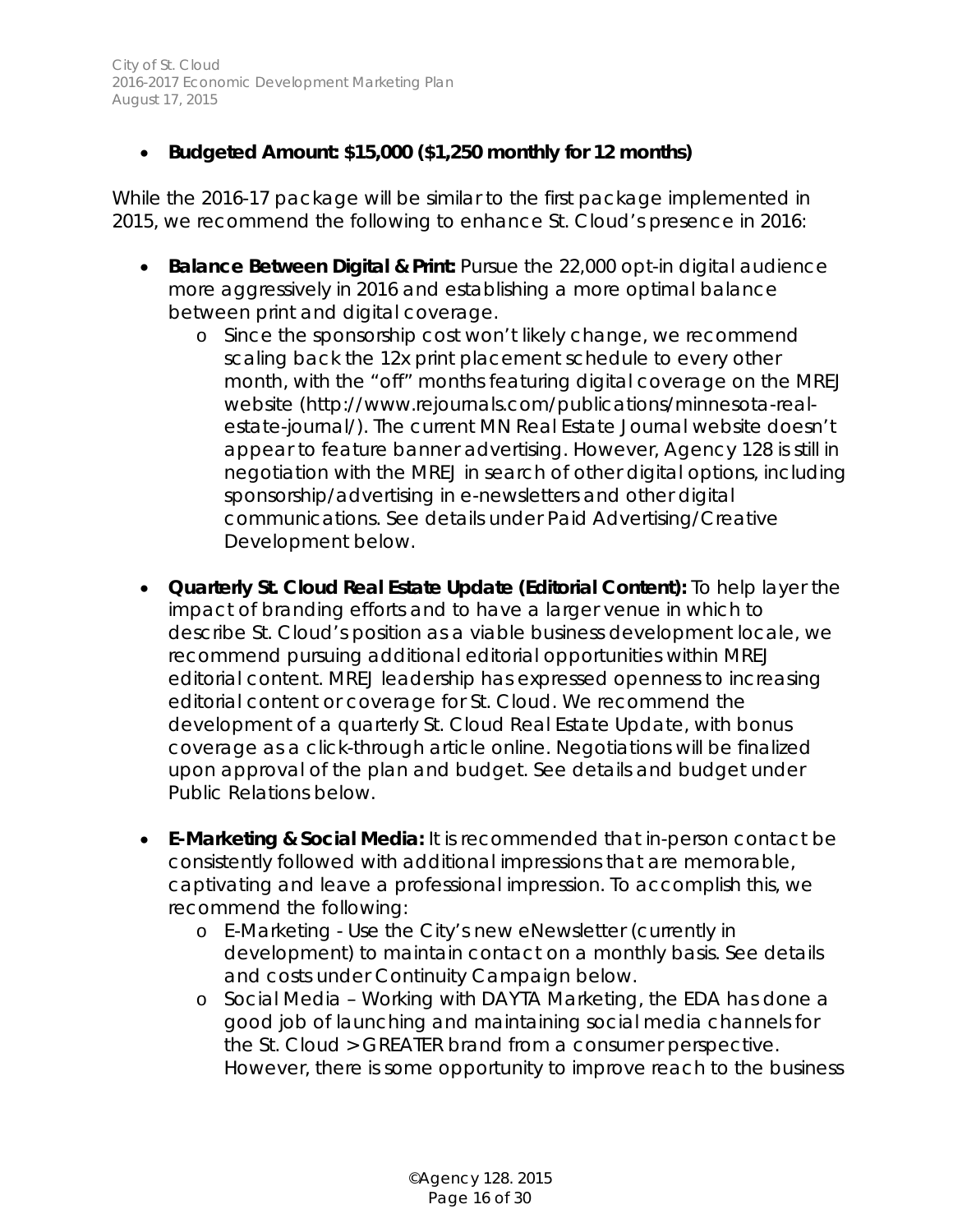audience, both locally and to the Twin Cities audience. See Social Media below for further details.

#### • **Greater St. Cloud Development Corporation (GSDC) Strategic Partnership** *Budget: \$0*

While we were unable to secure a financial partnership with the GSDC in support of the MREJ sponsorship in 2015, it is strongly recommended that EDA continue efforts to collaborate with the GSDC when it makes sense and whenever possible. We share a common goal and interest in growing and sustaining our business community. United by this common bond, we continue to strongly recommend ongoing efforts to strengthen collaboration to support business locally and to establish a measurable presence in the Twin Cites metro area. We recommend restoring the EDA's presence on the GSDC Marketing Committee, for both relationship and trust building and to help both organizations discover ways to work together to serve the business development needs of the city and the region.

#### • **Local Media**

Since creating awareness of the St. Cloud GREATER brand locally cannot be a largely "paid" strategy due to budget constraints, support of the local media and relevant business/industry media is vital to ongoing growth and awareness of the St. Cloud GREATER brand. Media relationships that allow for regular published articles/stories and ongoing coverage can be developed, however, the City is not there yet. To get to that point, we recommend continued engagement of professional public relations support to nurture ongoing media relationships. However, it is strongly recommended that earned media be pursued and incorporated into branding efforts as a complementary, yet separate strategy from paid media efforts. Public relations and "earned media" coverage are distinctly different. With paid placements, we have purchased and paid for the media and have complete editorial control over its content. PR and earned media relates to coverage gained by non-paid efforts, by establishing relationships with media contacts and developing and pitching story ideas that provide mutual benefits to both the media (via providing content that is interesting and relevant to their readers) and to the City of St. Cloud (by supporting our overall awareness goals and strengthening your position as a go-to resource). See costs and details under Public Relations below.

# • **Other Potential Partnership Opportunities**

Other partnerships that would be beneficial as time and budget allow include:

- o MN Department of Employment & Economic Development (DEED)
	- o St. Cloud Area Chamber of Commerce host Chamber Connection
	- o St. Cloud Area Visitors & Convention Bureau (CVB)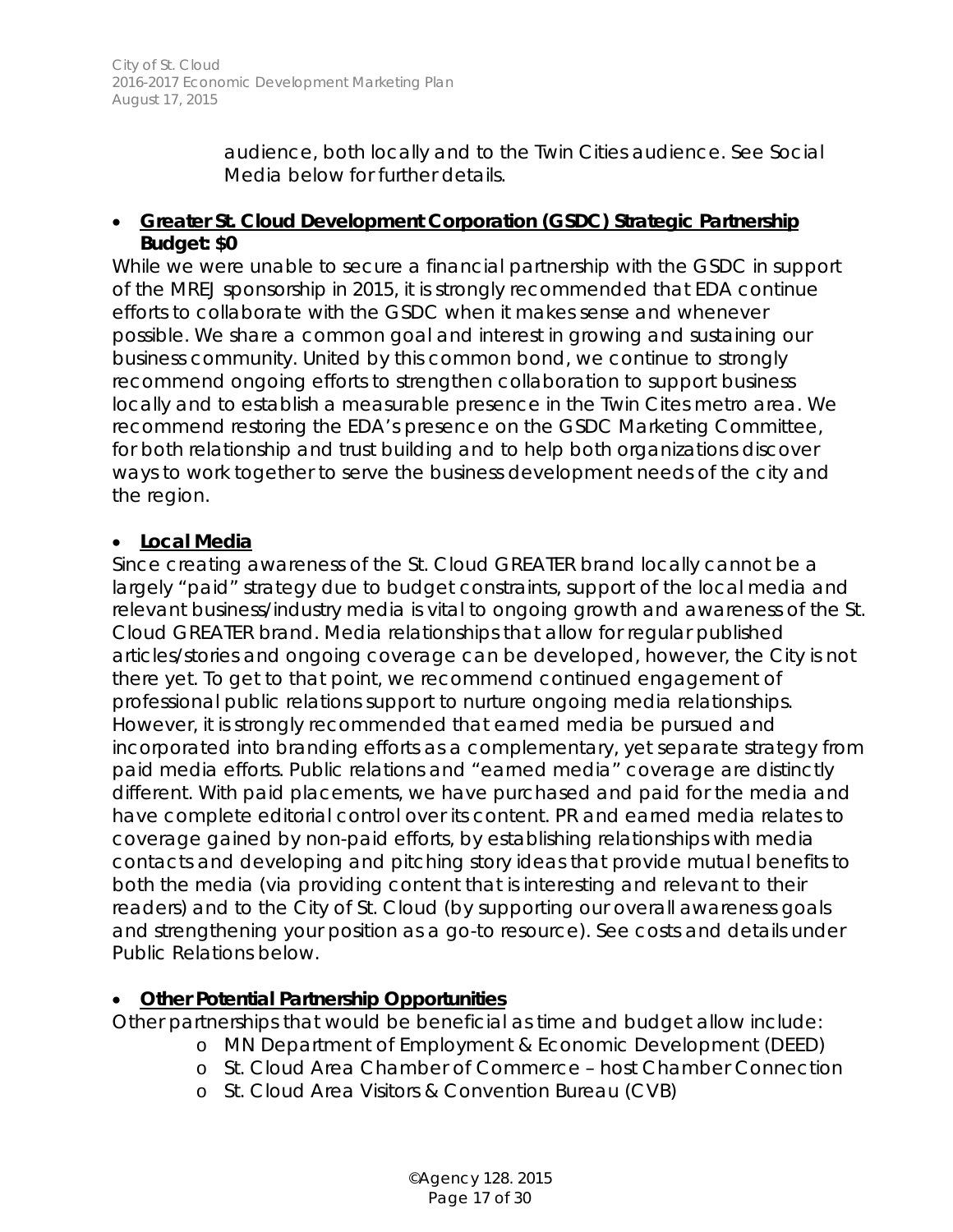- o St. Cloud Downtown Council
- o Central MN Builders Association (CMBA)
- o Central MN Manufacturers Association (CMMA)
- o MN Commercial Assn. of Realtors (MNCAR) St. Cloud & Twin Cities **Chapters**
- o Local businesses
- o Broker/RE Development market fully leveraging the tools available through the City's association memberships

#### **2. Website Enhancement** *Budget: \$1,430*

Aside from turning to already-established relationships, web searches are the number one way influencers (especially regional audiences) seek information about potential development locations. The City upgraded their entire website in 2014/15, including the Economic Development pages. The new design is onbrand, is visually driven and much more engaging than the previous site. However, more can be done to engage users (business and consumer) and to help the site be a more useful and go-to resource for business and residential constituencies.

• Overall City Website Recommendations:

The site is now visually driven and captivating to users, using imagery to showcase some of the finest gems in St. Cloud. However, while the photos do tell part of the story, we can still do more to highlight the primary assets/attributes of the City that make us GREATER, through strategic use of words and factoids (keep them brief and positioned in attention-getting locations). See yesrichmondva.com or telecomcorridor.com for examples.

We also recommend that the City continue to pursue tracking down and pointing the stcloudgreater.com url to the site. Your current url – ci.stcloud.mn.us – is difficult to remember, is quite long and arbitrary, with elements that can easily be missed upon manual entry, creating dead ends as users try to find you. You have invested in the St. Cloud > GREATER brand and web searches are a primary way influencers find you. Stcloudgreater.com is easy to remember, further emphasizes and promotes the brand and is a necessary complement to brand development.

Recommended action items:

- Integration of benefits/factoids into site imagery (done by City).
- Resolve stcloudgreater.com access issues.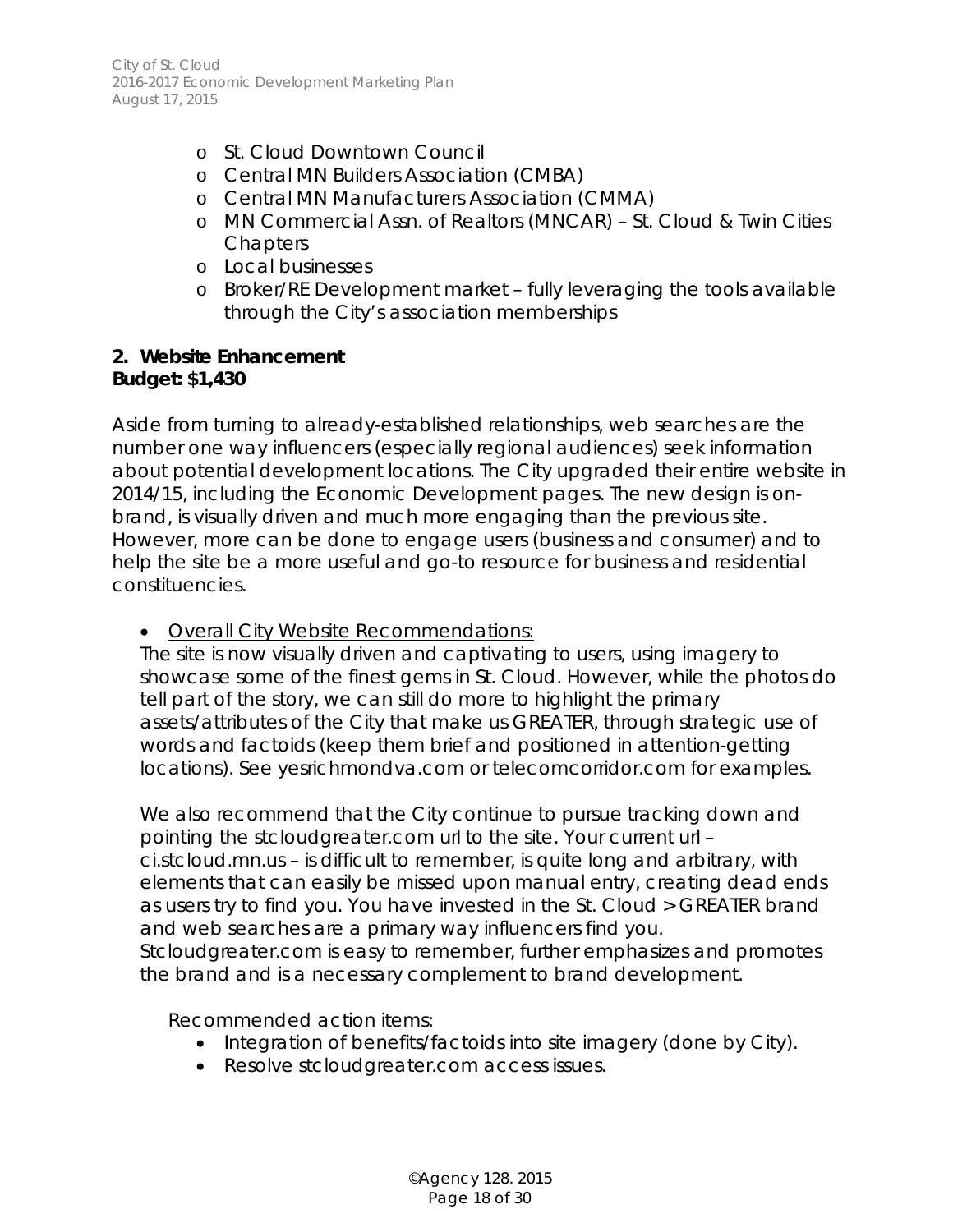# • Economic Development Section

The Economic Development section of the website's content is one of the most important aspects of the City's economic development marketing. Web searches are the leading way our regional audience finds information about potential sites. Target audiences will often visit your website (sometimes multiple times) before they pick up the phone and call. For the City's economic development pages, from Jan 2015 – Jun 2015 as compared to the same timeframe in 2014 with the old site, the following observations have been made:

- o Total visits in the timeframe are down year over year, but total actions (what people are doing; where they are going) are up substantially.
- o Amount of time people are spending on the ED pages is almost double what they spent in 2014.
- o Unique pageviews of the ED home page more than doubled over the same timeframe in 2014.
- o There were no referrals from social media pages to the Economic Development pages during the timeframe. This is not to say that social media is not referring people to the site. Rather, it suggests they are not referring users to the Economic Development pages. We will recommend as part of the ED social media strategy and content plan that DAYTA begin using direct links to the EDA pages when it makes sense to do so.
- o There are also no referred visits from the MREJ site. This suggests a need to increase our digital presence with them (see Strategic Partnerships section).
- o Lack of referred visits also suggest consideration of examining digital opportunities with MNCAR, DEED and other important industry venues.
- o Traffic from Minneapolis/St. Paul users is up by more than 8 percent.

Recommended strategies:

- o Thorough review of the website's Economic Development section (approximately 13 pages) to assess how the pages can be improved to meet the needs of our influencer target audience. This could include informal surveys to a portion of the MREJ email list for direct feedback from end users of the site. This analysis will take approximately 3 hours.
- o Implementing recommended changes: the number of hours will vary depending on the identified changes (such as writing web copy, etc.). Upon approval of the ED section analysis, Agency 128 will provide a detailed estimate. At this point, we estimate the numbers of hours to be about 10 hours.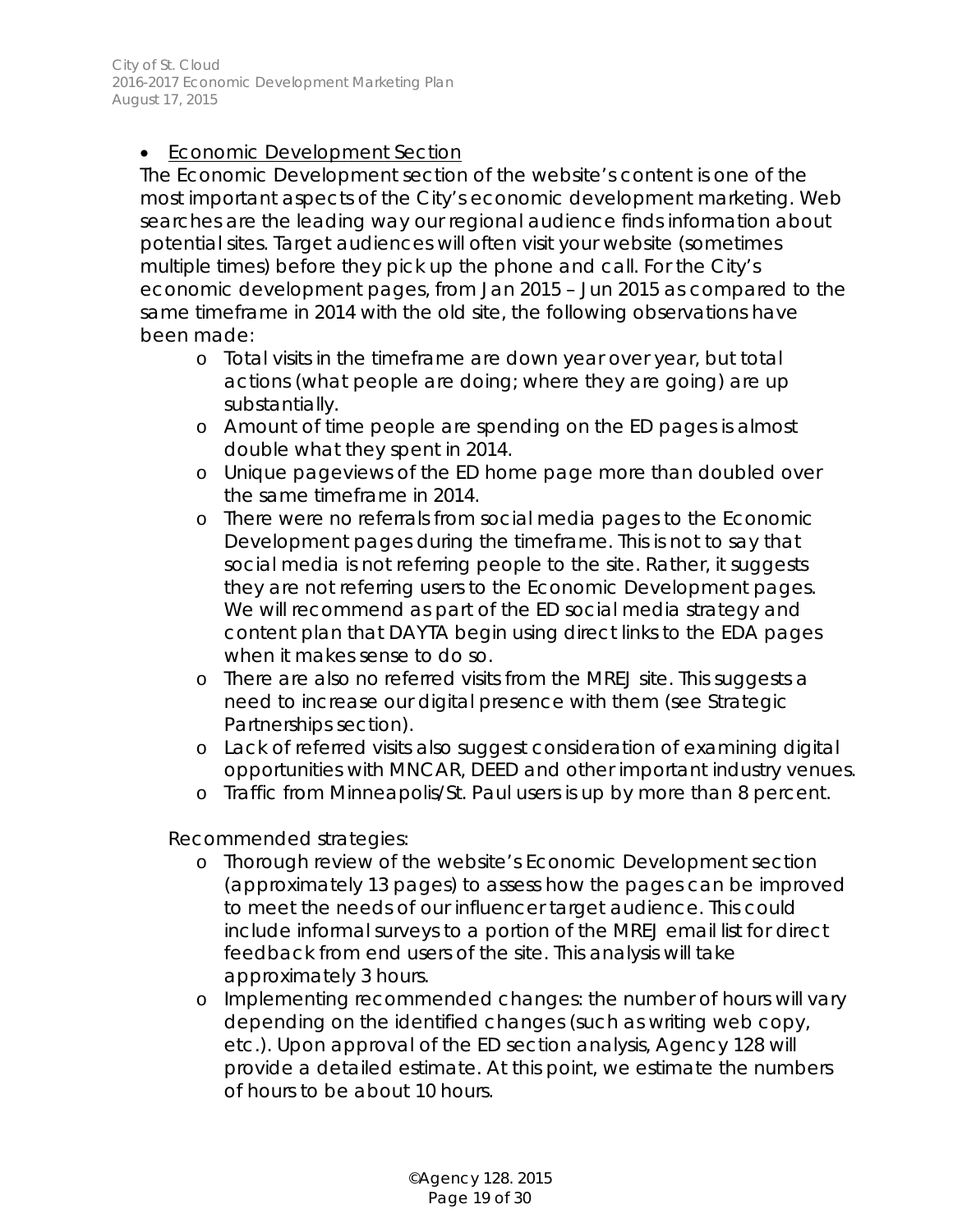- o Business related posts on social media begin directing to the ED pages directly, including content directed from the social media strategy.
- o Suggested Economic Development page enhancements / page additions (to be built by CivicPlus):
	- o Links to press articles / Media Center / News
	- o Leaderboard or banner ad (cycled throughout entire City site if possible)
	- o Recruitment toolkit for employers to market the community

#### **3. Event Marketing** *Budget: \$2,000*

- MREJ Partnership (see Strategic Partnerships above) Note: Feedback from the 2015 conference was favorable in every aspect, however, the only element receiving less than a 4 (out of 5) was the length of the event. This should be discussed when planning the 2016 event.
- Local & Regional Events Host Chamber Connection 1-2 times per year Chamber Connection is a high profile opportunity to get in front of business owners/operators to meet and greet and strengthen your position as a trusted, go-to resource for assisting business with growth needs.

# *4. Social Media*

# *Budget: \$2,525*

- **Social media B to B strategy development: \$510**
- **LinkedIn content plan: \$255**
- **Quarterly LinkedIn articles (4): \$1,760**
- Business Development Social Media Content Plan / Strategic Direction Social media is currently one of the primary venues for marketing all aspects of the St. Cloud > GREATER brand. Today however, much of the City's content is most relevant to consumers, with some exposure to the local business community. But there is room for improvement in developing productive content that speaks to a broader business constituency and that provides the outreach needed to more fully engage our local business and Twin Cities target audiences.

While LinkedIn is not the only platform conducive to reaching a business audience, it is one of the most commonly used for this purpose. Currently, the St. Cloud > GREATER LinkedIn page has 64 followers. With a list of more than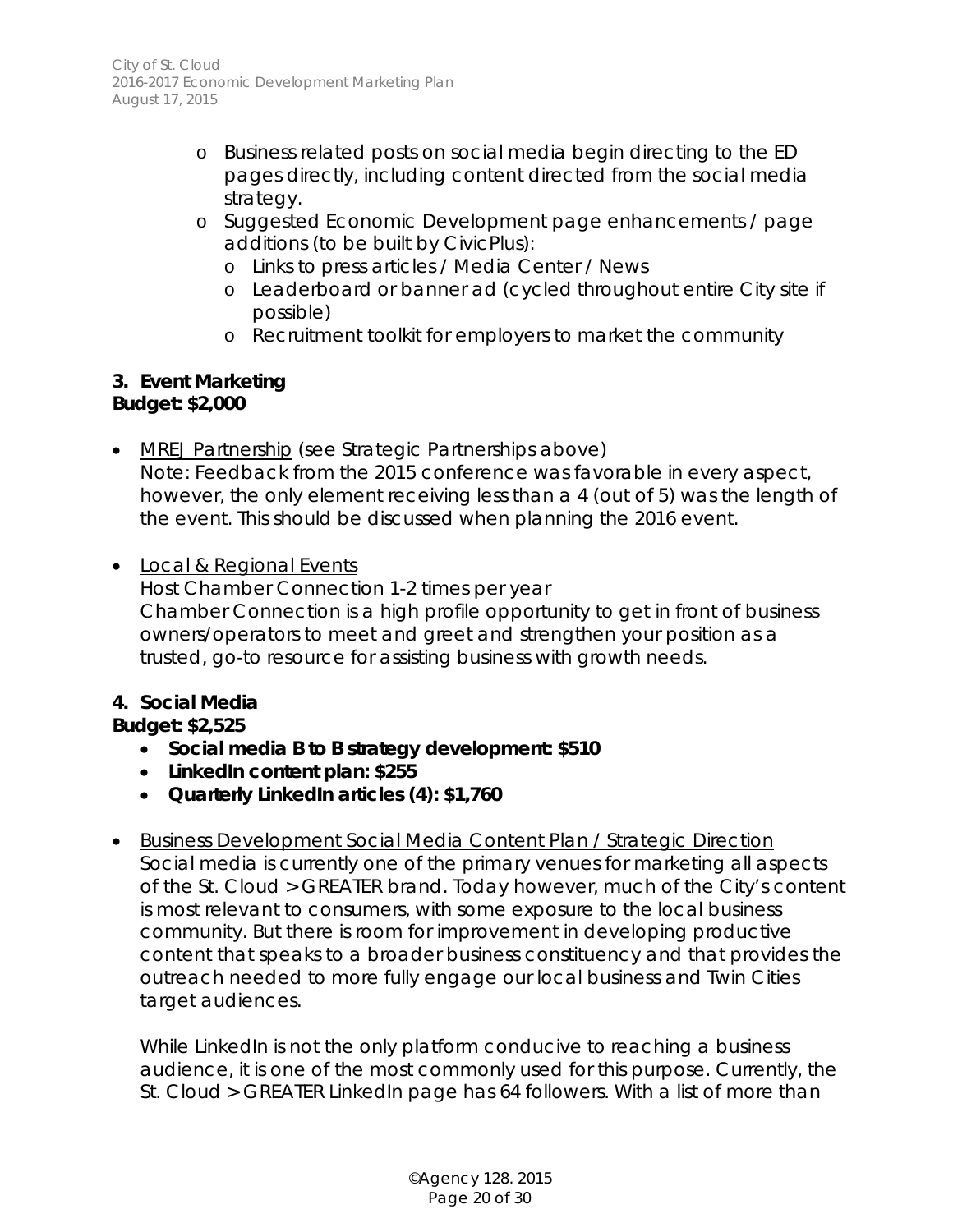400 contacts from MREJ lists alone, we believe engagement with St. Cloud > GREATER from a business-to-business perspective can be increased substantially, with more social activity dedicated to pursuing the EDA's strategic marketing goals. To help achieve the objectives laid out in this plan, we recommend having a specific strategy in place that first provides direction on how, where and with whom to build your presence on LinkedIn (and possibly other platforms), and secondly, guides the development of *productive content* about St. Cloud, positioned in a way that gets the attention of and speaks to the business owner or influencer of business growth decisions.

To illustrate an example of productive content versus passive content: *Passive content (talks about us; doesn't inspire action)* Exciting news! St. Cloud was recently named to the Top 100 Best Places to Live and Launch a Business by Fortune Magazine.

*Productive content (talks about benefits to the reader; inspires action and makes reader want to find out more)*

Need more space? Want it at half price? St. Cloud has more than xx square feet available for your business right now, with more than a dozen resources to help you make it happen today and a vast supplier network practically in your backyard. Part of the reason why Fortune Magazine just recently named St. Cloud one of the Top 100 Best Places to Live and Launch a Business. Come see for yourself. (Link to the EDA page.)

Budgeted amount:

- B to B strategy aimed at specifically reaching our target audience using a combination of both St. Cloud > GREATER LinkedIn profile and Cathy's personal LI profile
- LinkedIn content plan tied back to overall strategy & other PR efforts. Budgeted amount: \$255
- Quarterly LinkedIn articles (4, 1-pagers) Agency 128 will create and provide to DAYTA to place on LinkedIn page. Budgeted amount: \$1,760.

# *5. Paid Advertising / Creative Development*

*Budget:* 

- *Creative Development: \$2,640*
- *Paid Placements: \$7,268*

While our budget cannot support sustained placements, we recommend a few targeted ad placements to support other efforts throughout the year.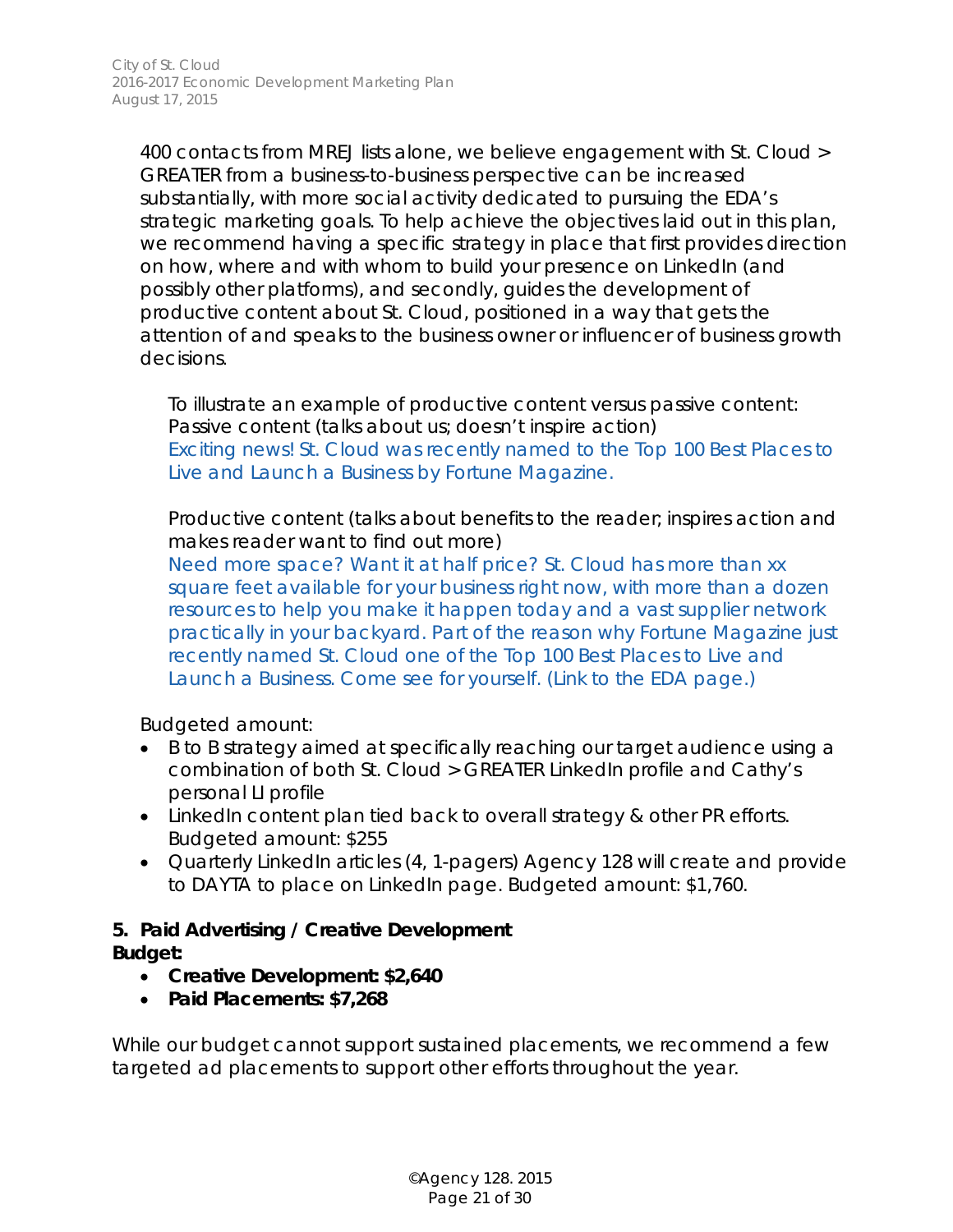Creative Development:

- Digital animated ad for MREJ, Finance & Commerce & City Website o Multiple sizes
- 1 ad concept for print to be used in
	- o Chamber Profile ½ page
	- o MREJ ¼ page
	- o Finance & Commerce ¼ page
- Full page advertorial for Business Central
- Media services for negotiations, buy & schedule creation

Budgeted amount: \$2,640

- o Media Services: \$440
- o Digital animated ad = \$550
- $o$  1 ad concept for print = \$660
- o Advertorial development: \$990

Recommended Placements:

- Business Central Magazine Full page advertorial + web link (\$1,700)
- St. Cloud Chamber Profile 1/2 page ad (\$1,000)
- MN Real Estate Journal Quarter Page Color ad in every issue of Minnesota Real Estate Journal (12 Insertions) Value: \$12,000 (cost included in sponsorship)
- Finance & Commerce Magazine quarterly  $\frac{1}{4}$  page ad kit (\$1,142 per kit x 4 = \$4,568)
	- o Includes: two ¼ page print placements (run within a 4wk period)
	- o 1 banner or big box digital ad for 7 days on financecommerce.com
	- o Sponsor ad on 14 eblasts

Budgeted amount: \$7,268

# *6. Sales Tool Creative Development Budget: \$ 770*

To further impact brand awareness, it is important that all materials, including the materials used to communicate with prospective businesses be branded with the St. Cloud > GREATER branding. The City has made considerable progress in developing branded tools to support their operations. However, there are still some materials that need to be developed:

- Proposal Template Design
	- o Cover + internal page template
	- o Standard boilerplate copy for proposal introduction
	- o Format TBD based on City needs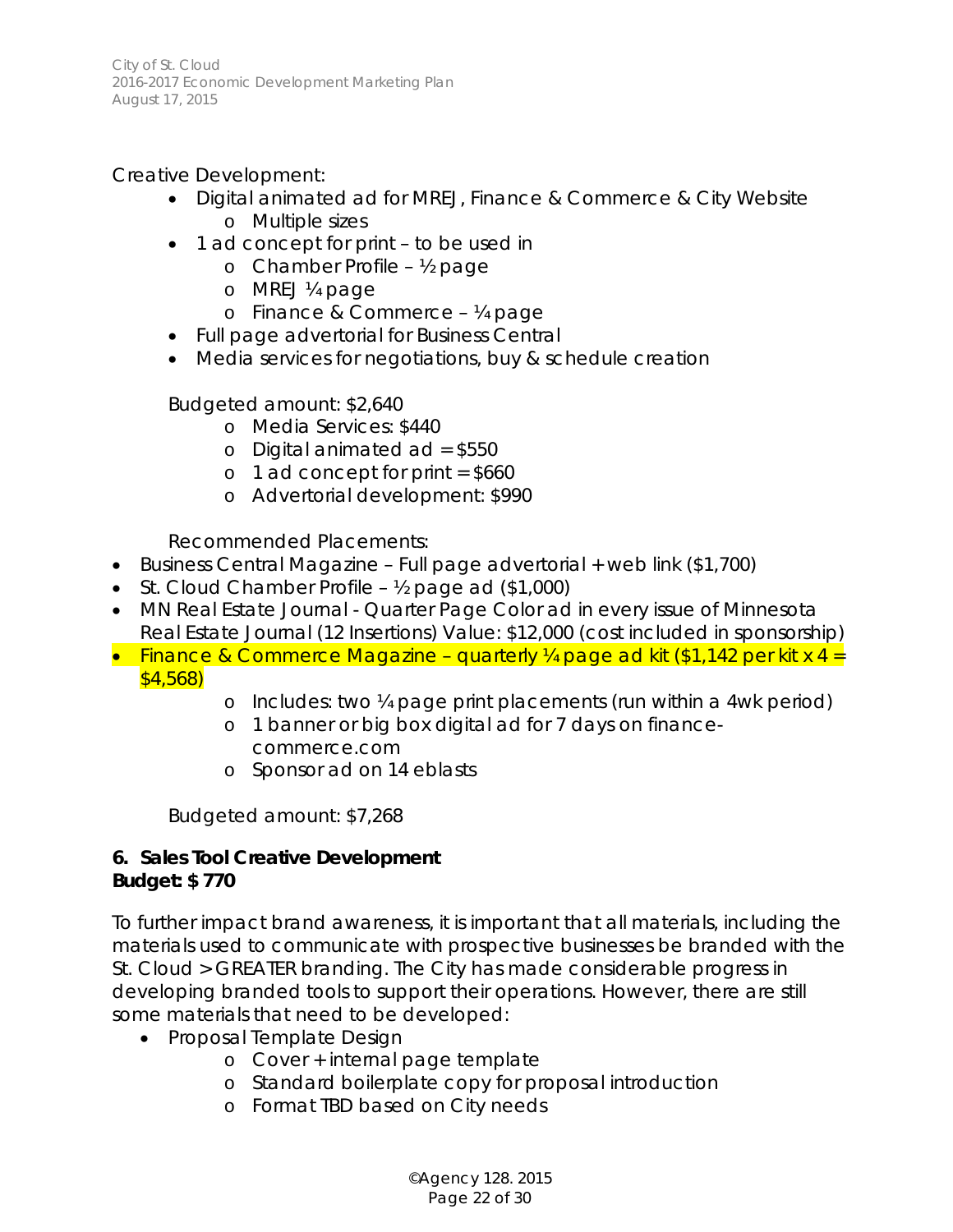# o Printing (if needed) to be handled by the City

# *7. Public Relations / Earned Media*

#### *Budget: \$11,440*

- **Public relations strategic plan \$3,960**
- **Quarterly public relations support \$1,320/quarter**
- **Quarterly MREJ St. Cloud Real Estate Summit editorial: \$550/quarter**

We recommend investing in a public relations strategy to engage local and regional media to cover St. Cloud > GREATER news and announcements. The following steps will create a foundation for your public relations strategy and begin to develop media relations. Public relations is an ongoing effort that will build upon itself over the course of many years. Developing relationships with editors, broadcasters and reporters is key to being featured in "earned media". It is more than drafting a story or a press release.

- Create a public relations 2016 strategic plan
	- o Identify news outlets and publications to target 5 hrs
	- o Develop media contact list and potential Newswire account 4 hrs.
	- o Addition of media contacts to e-newsletter distribution 1 hr.
	- o Creation of a media packet to send to media contacts 10 hrs.
	- o Template for press releases 2 hrs.
	- o Determine how to add news feed on the ED web site 2 hrs.
	- o Establish a media/content calendar of targeted publications 10 hrs.
- Quarterly Public Relations support (12 hrs. a quarter = \$1,320)
	- o Draft story pitches/editorials/press release quarterly based on enewsletter content, content calendar and other key business updates
	- o Submit/pitch stories to targeted news and publication outlets based on story content
- Draft/manage quarterly St. Cloud Real Estate Updates for MREJ

Press releases/project announcements can be repurposed multiple times across the City website, case studies and social media. Additionally, over time (likely 2017) as we establish relationships, we will begin to seek radio spots, guest appearances and speaking engagements to promote the St. Cloud > GREATER stories.

# *8. Continuity Efforts*

#### *Budget: \$8,640*

- **E-marketing \$660/quarter**
- **Brand Extensions/Promotional Items \$6,000**

It is recommended that in-person contact through the MREJ sponsorship and other EDA initiatives be consistently followed with additional impressions that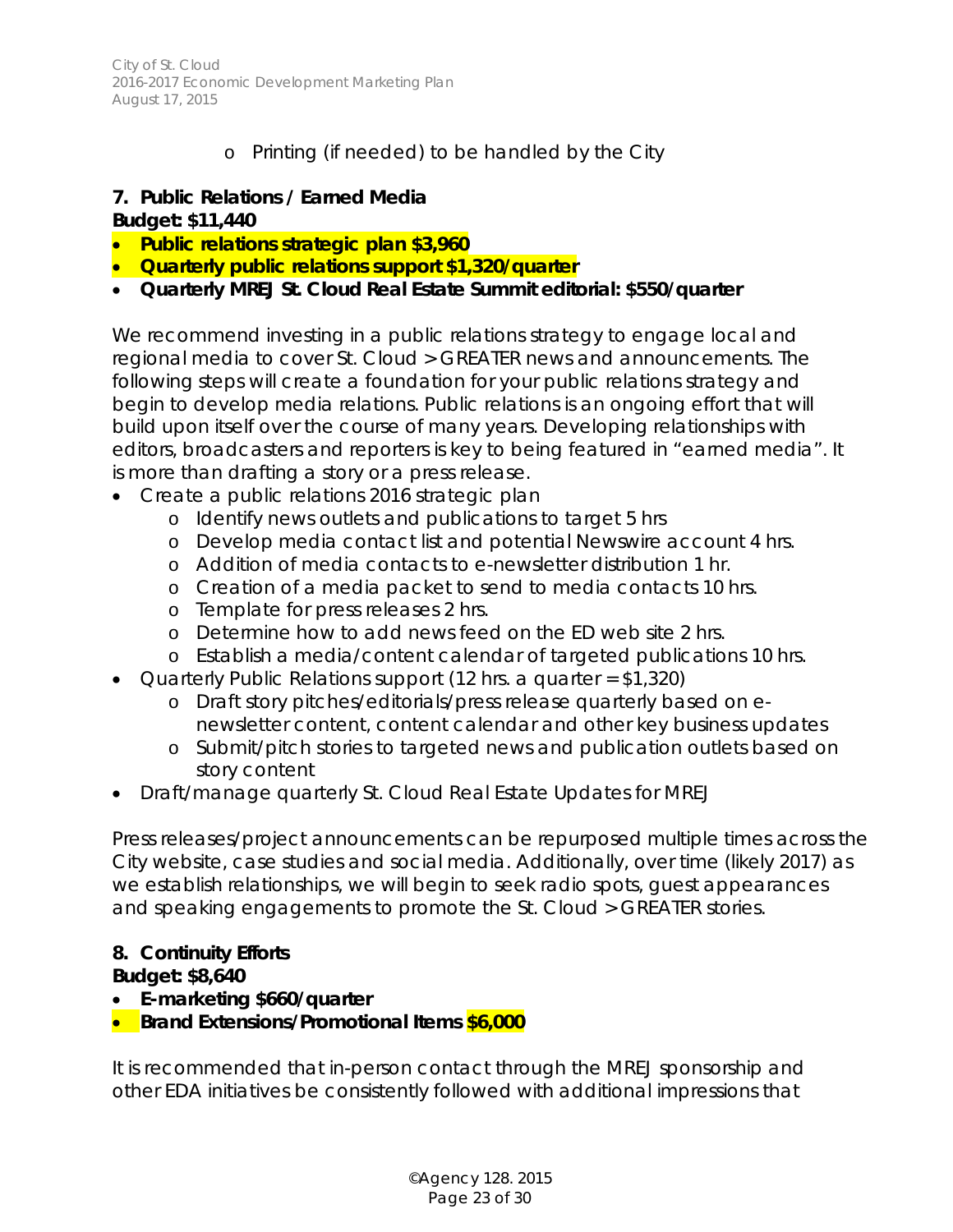keep St. Cloud top-of-mind to our audience. To accomplish this, we recommend the following:

- E-Marketing Use the City's new eNewsletter (currently in development) to maintain contact on a quarterly basis. The current list includes about 400 names; not including existing City contacts not included on MREJ conference lists. Quarterly eNews to MREJ and City prospect lists. (4 issues)
- Available property eblasts through MNCAR's CDXMail (handled by City)
- Brand Extensions/Promotion Specialties Specifics TBD based on City needs.

# **Approach, Recommended Strategies & Budget: Recruitment**

*Limited budgets largely preclude our ability to take on a comprehensive media effort to promote the "live here; work here" message to our recruitment audience. For that reason, it is recommended that the City take a much more targeted approach, identifying first and foremost where the most urgent needs lie and further defining and narrowing down specific target demographics for the priority groups we need to reach. This will allow us to focus dollars on specific efforts to reach those high priority segments within our audience profile.* 

*Targeting limited dollars will require research into the detailed talent needs of the business community to gain the necessary background information to determine how to best approach meeting recruitment needs. Fortunately, businesses have already been asked to provide ongoing feedback in this regard and key partners in the community have been moving forward already to market the jobs that local businesses need to fill. The information we need to best engage City dollars to support recruitment is already available and reinventing the wheel to collect the specifics we need would be a redundant use of resources. We recommended collaborating with key community partners that have the information we need as the most important and necessary first step to understand and support the most pressing recruitment needs.* 

#### **Recommended Strategies & Budget**

# **1. Strategic Partnerships**

# • **Greater St. Cloud Development Corporation (GSDC) Strategic Partnership**

Collaborating with the GSDC in support of local business recruitment efforts is perhaps the most important partnership priority. The GSDC has a strategic priority - their Talent Initiative – specifically aimed at "facilitating collaboration between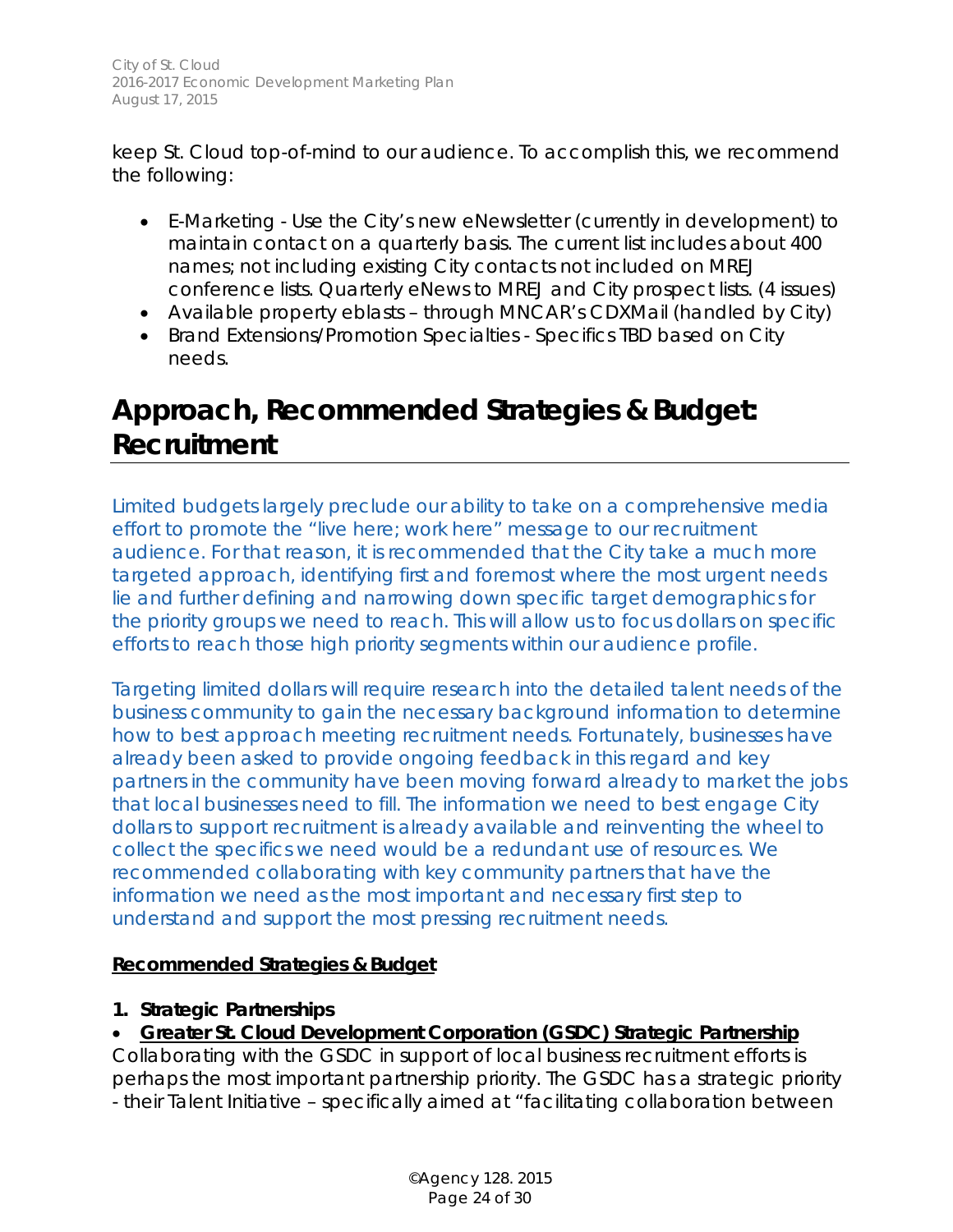businesses, education institutions, workforce development and the talent pool to address workforce related needs". As this initiative was being developed, the GSDC did the necessary legwork to research and define the situation as well as the challenges and opportunities ahead. They have already established connections with area higher learning institutions that can facilitate student and alumni outreach. And their JobSpot portal, an important tool for both employers and job seekers to market and view available jobs, is established. The EDA has been invited to be a part of the GSDC's Talent Corps. We strongly recommend the City's engagement in this effort in order to understand the areas of greatest need, further define target audiences and to take the lead in marketing the community to job seekers. While as part of the Talent Corps the City may be involved in a broader scope of issues related to talent development and employment, for the purposes of this marketing plan, the City's role will be to stay actively engaged in the specifics of the area's recruitment needs in order to help provide resources to broaden efforts to reach qualified candidates, identify opportunities where tools to market the community are needed and what types of tools and marketing support would be most useful to our businesses.

#### • **Education Resources - Recruitment Outreach**

# • **Local College Alumni Offices:**

History shows that St. Cloud could do much a much better job at retaining students in the 20-24 age cohort, which is primarily composed of students at our area higher learning institutions. College students generally begin looking for jobs in their field of study and plan their first stop after college well before their senior year. So, we need to start early, long before students graduate. We recommend partnering with the Alumni Offices of area institutions and work to target juniors and seniors using:

- o Social media
- o Email marketing
- o Potential direct mail or university mail stuffers
- o Cooperative efforts in alumni office mailings

# • **St. Cloud High School Alumni Offices:**

Research shows that almost half of students move back home after graduating from college. For this reason, targeting students who gradated from St. Cloud High Schools in the past 3-7 years but moved out of the area to attend college would be a viable target audience to promote moving back to our area to start their careers once they graduate. We recommend partnering with St. Cloud high school Alumni Offices to target alumni aged 20-25 who moved out of the area to attend college and will be graduating soon.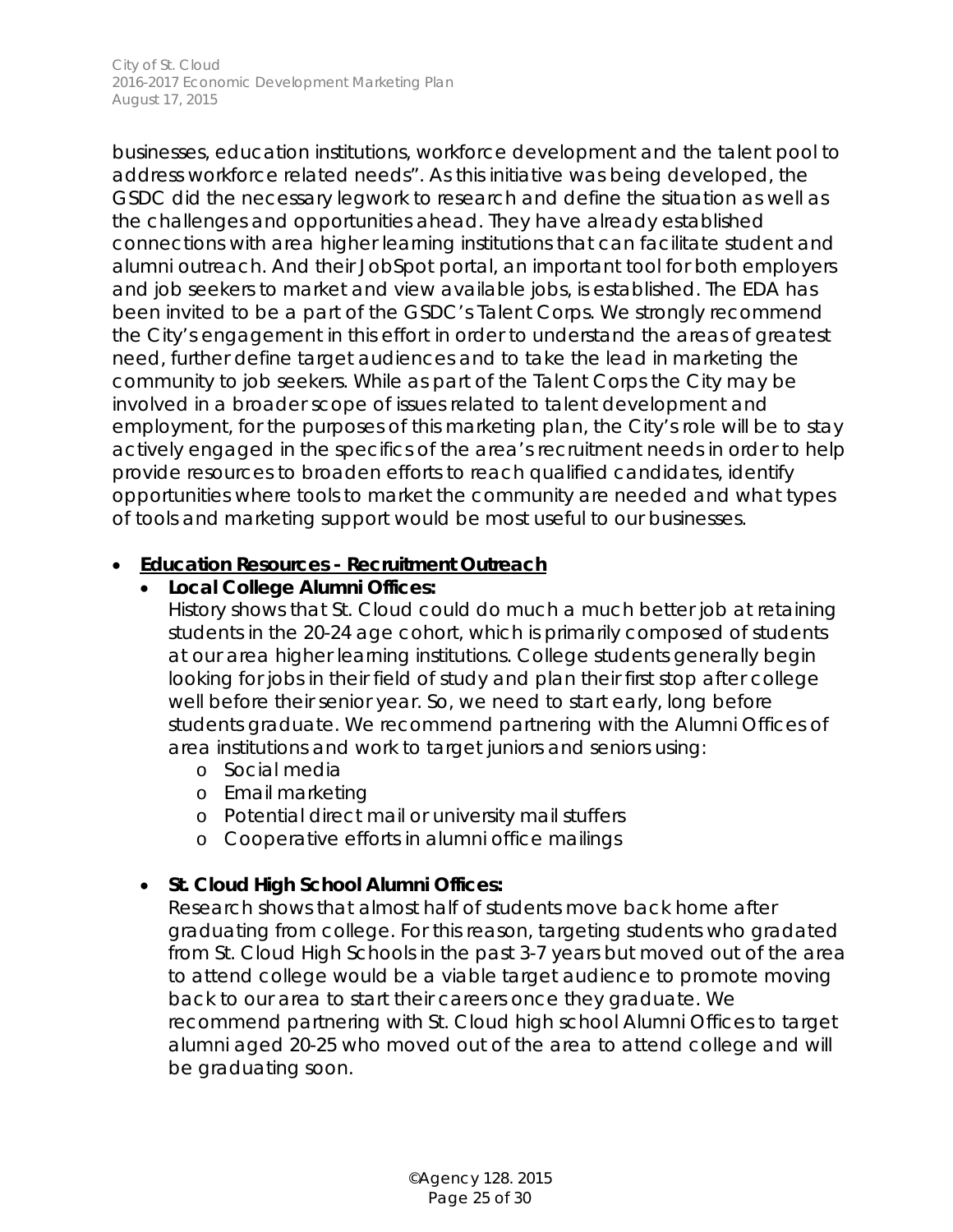Suggested strategies include:

- o Social media
- o Email marketing
- o Potential direct mail or university mail stuffers
- o Cooperative efforts in alumni office mailings

# **2. Community Marketing Strategy & Materials Development** *Budget: \$7,750*

The GSDC's JobSpot and related marketing support are in place primarily to market the available jobs throughout the region. However, a key factor in any candidate's employment decision, especially those from outside the community, is the prospect of moving to and living in the community. Today, professional tools employers can use to market the community and the St. Cloud > GREATER brand (and what makes us greater) are missing. Although this should be confirmed with the findings from GSDC research, it is quite likely that our suggested recruitment target audience represents the best potential audience to help solve many of St. Cloud's recruitment challenges. Once the EDA has had a chance to engage in the GSDC Talent Corps, it can be better understood specifically what materials and support tools employers need and who specifically we need to create them for. In the meantime, the plan will earmark some dollars that we can dedicate to the development of tools to support recruitment efforts and, to the degree possible within our budget, promote St. Cloud > GREATER most effectively to the target audience.

Suggested strategies and budget considerations include:

- o Development of a more specific tactical plan and media strategy for recruitment once target audience specifics are either confirmed or further defined by EDA/GSDC collaborative efforts.
- o St. Cloud > GREATER recruitment marketing tool development o Recruitment Brochure
- o Additional tools for employers\*

Budgeted amount:

- o Tactical strategy development/media services: \$1,100
- o Brochure development: \$1,650
- o \*Other toolkit deliverables: \$5,000 Total: \$7,750

*\*A general, unspecified budget has been earmarked for recruitment marketing support until specific details of what is needed are determined.*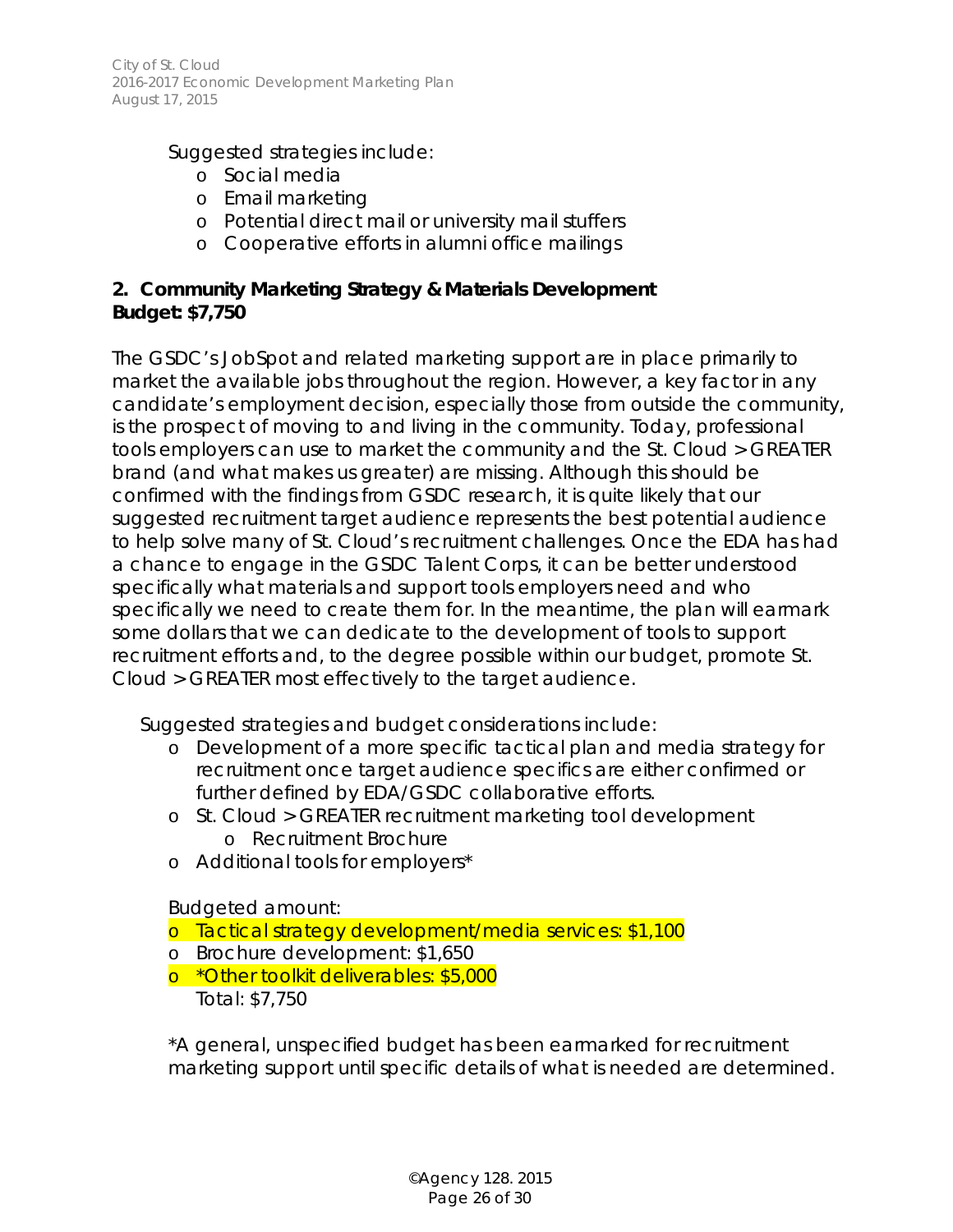#### **3. Recruitment Paid Advertising:**  *Budget: \$5,278*

- *Creative development: \$1,100*
- *Placements: \$4,178*

Reminding St. Cloud students, both past and present, and commuters alike about the opportunities available and the gifts that St. Cloud offers for resident professionals to support their professional growth will require frequent repetition of this message, placed strategically in the local venues they frequent to make an impression on them as many times as possible. Because of the size of the audience, broad reach media is a perfect fit to reach a large number of people at a lower cost per impression. However, from a budgetary standpoint, establishing a presence substantial enough to make the impression we need in traditional media (i.e. radio or newspaper advertising) renders this media largely out of reach. There are newer, more non-traditional ways to more narrowly target our investment to reach specifically the audience we need.

Suggested strategies and budget considerations include:

- Students:
	- o Social media advertising
	- o On-campus advertising
	- o Advertising in Downtown St. Cloud in areas frequented by students
- Commuters & Tourism Constituencies:
	- o Outdoor advertising
	- o Non-traditional out-of-home i.e. hotel key cards, gas pump tops
	- o Movie theater advertising
		- o Creative development:
		- o Size and media TBD budget is ballpark for 1 concept
		- o Includes media services for negotiations, buy & schedule creation
		- o Budgeted amount: \$1,100
		- o Recommended placements:
		- o Specific placement TBD based on target demo needs \$3,000
		- o St. Cloud Visitors Guide ½-page ad \$1,178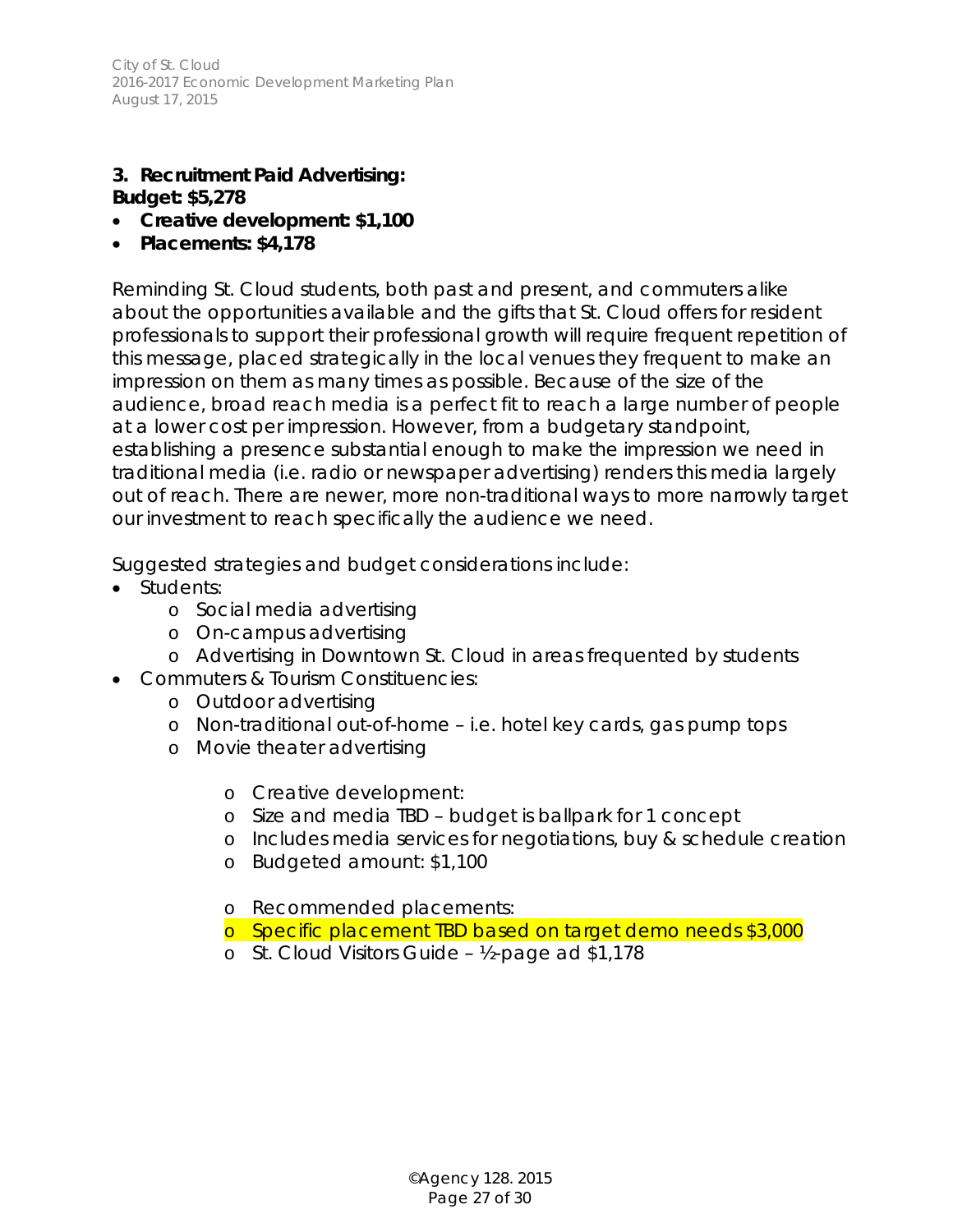#### • *Social Media & Recruitment Content Plan Development Budget:*

- **Content plan development: \$255**
- **Monthly Program & Advertising (DAYTA): \$650/month = \$7,800**

As avid users of the medium, social media will play a primary role in reaching our recruitment audience. The City has contracted with DAYTA Marketing to manage and implement the social media program, which is primarily focused on Facebook, Pinterest, and Twitter activity. Current cost is \$599 per month. As part of their current plan, we recommend incorporating consumer-directed content that supports our recruitment objective. To provide direction for doing so, we recommend a content plan be developed to specifically build your following of young adults/college students in our target demographic and then position content that speaks to key messaging in our recruitment strategy in creative ways that attract the attention of this savvy audience. This would include specific follower goals from this demo.

Suggested strategies and budget considerations include:

- Recruitment content plan to include recommendations on boosts to college & high school alumni audiences
- Social media advertising (DAYTA)
- <span id="page-27-0"></span>• Social media program implementation (DAYTA)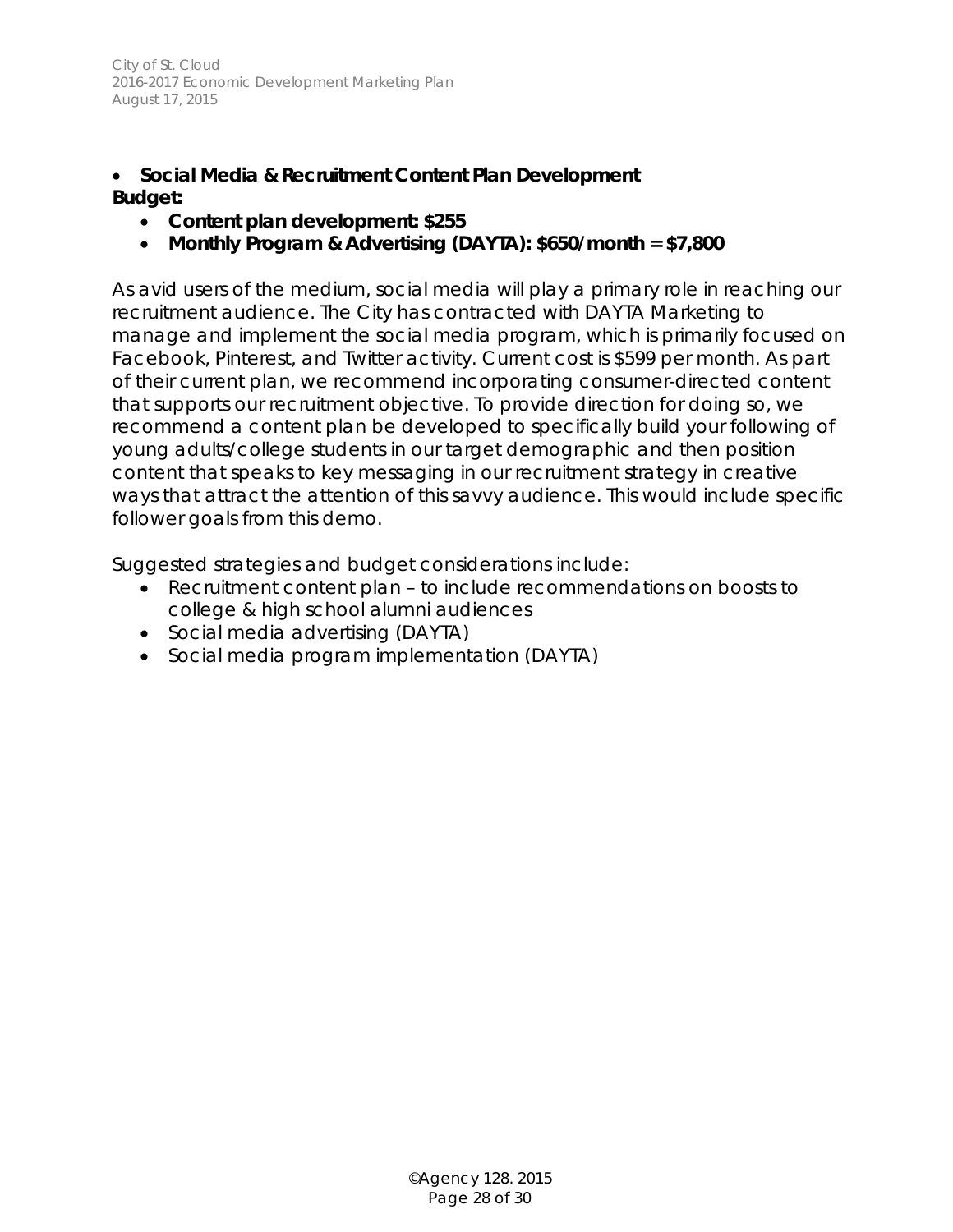# <span id="page-28-0"></span>**Appendix A: Key Highlights of 2015 MREJ Partnership**

The City of St. Cloud began a formal partnership with the MREJ in 2015. Key highlights of the endeavor include:

- i. Hosting the 1st Annual St. Cloud Real Estate Development Summit -Held in May 2015, this first-of-its-kind event for St. Cloud put the EDA and some of the City's key influencers in front dozens of influencers in our target audience.
	- o Two thirds or 32 were from outside the St. Cloud area
	- o One third or 14 were influencers from the St. Cloud area
	- o Half of the attendees from outside St. Cloud attendees represented the top 10 metro area C/I broker/site selector/developers:
		-
		- JLL McGough
		- CSM Liberty Property Trust
		- Oppidan CBRE
		-
		- Ryan Cos. Gaughan Cos
		-
		- Marcus & Millichap Shingobee Builders
- ii. Sponsorship of the Minnesota Real Estate Journal Land Conference & Industrial Real Estate Conference, where St. Cloud Economic Development Director, Cathy Mehelich, was one of the hosted speakers on panels at these conferences.
- iii. Quarter page color ad in every issue of Minnesota Real Estate Journal (12 Insertions).
- iv. In all, as a result of the MREJ sponsorship and the targeted focus on getting the EDA personally in front of key influencers in our target audience, the City now has more than 400 direct contacts that we will continue to build relationships with and stay in touch with.
- v. Because business development is a relationship endeavor, the most effective opportunities are those that continue to get the City's Economic Development Team in front of the dealer/broker/site selector audience both 1:1 and by way of speaking engagements to establish trust, credibility, and educate them on the true potential in St. Cloud. The exposure to this group needs to take place consistently over time.
- vi. 6x banner advertising in MREJ eblasts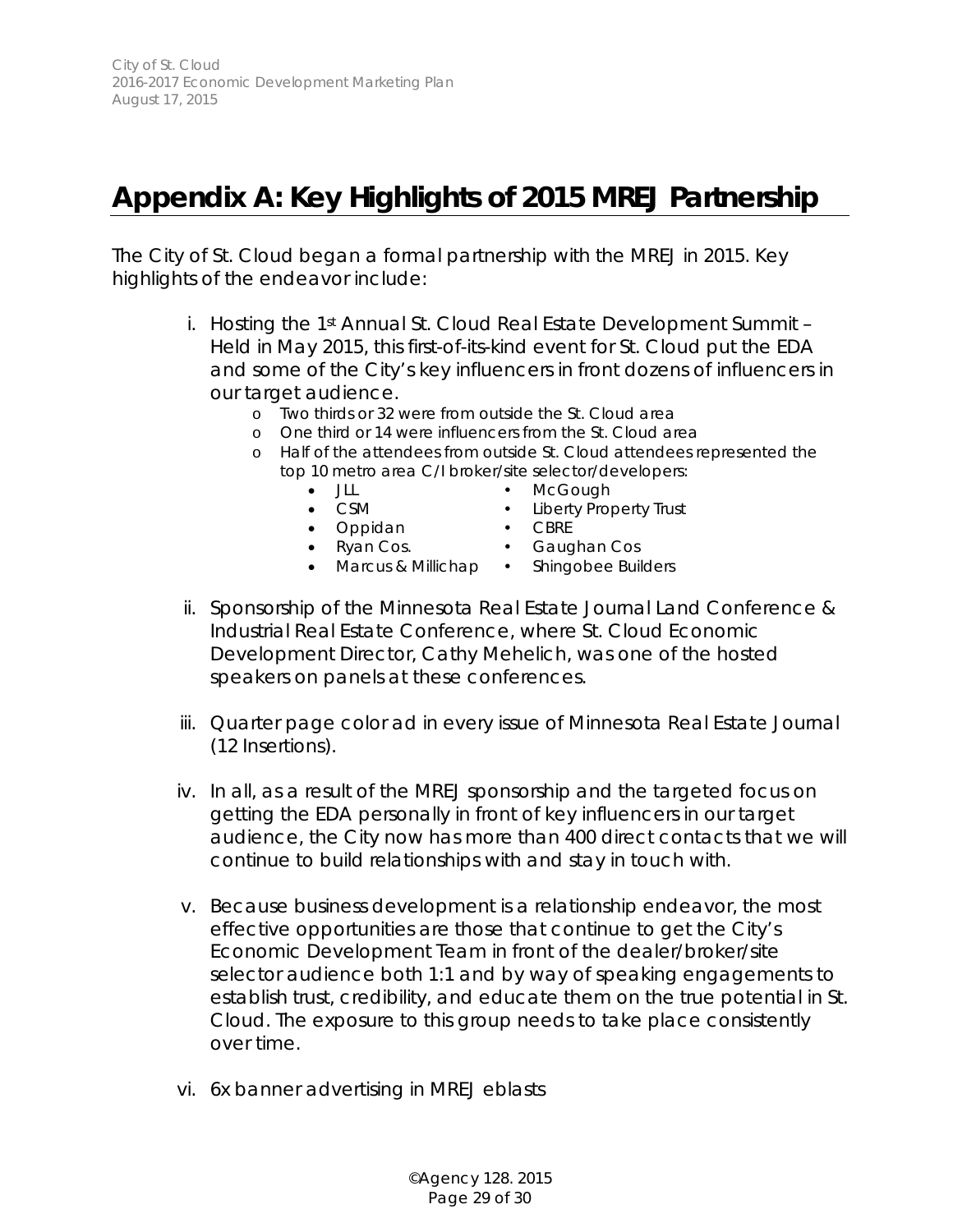# <span id="page-29-0"></span>**Appendix B: 2014-15 Economic Development Activity**

**Total Inquiries:** 2015 = totals pending  $2014 = 135$  $2013 = 65$ 2011-12 (18month start-up) = 54

Inquiry Medium – 2014 Phone – 58 Email – 55 Meetings – 22

Inquiry Type - 2014: Warehouse/Distribution – 15 Call Center/Office – 6 Manufacturing – 24 Downtown 27 Redevelopment 6

Origination of Inquiry - 2014 DEED/GSDC – 12 Greater MSP - 4 MNCAR/brokers – 55 Local "4-square" network -Bankers, Builders, Businesses, Brokers – 41 Business Retention Expansions (BRE) visits – 8

Leads Developed & Pursued (more than one meeting/site visit/proposal submittal) - 16

Closed Leads in St. Cloud (with or without EDA financial assistance) – 8 \*Park Industries

\*Alpine Cabinets \*Grede Foundry \*Dubow \*The Lofts \*Distrib/Warehouse (in process in St. Joseph) \*Leafline Labs \*Capital One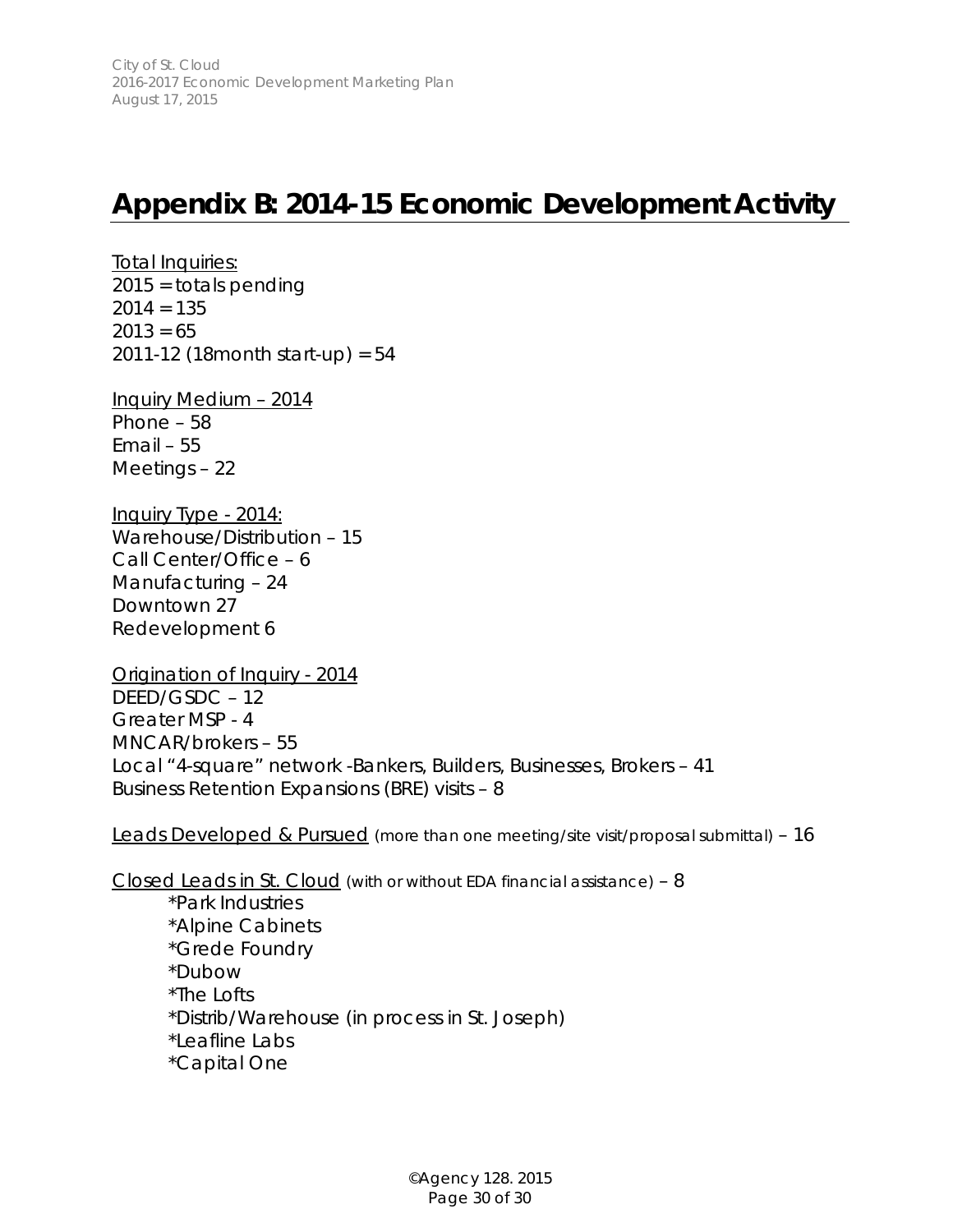| Objective 1: Local & Regional Business Development |                                                  |               |                         |
|----------------------------------------------------|--------------------------------------------------|---------------|-------------------------|
| <b>Marketing Strategy</b>                          | <b>Marketing Tactic</b>                          | <b>Budget</b> | <b>Notes</b>            |
| MREJ Sponsorship to build                          |                                                  |               |                         |
| relationsnhips in the Twin Cities real             | <b>MREJ Event Sponsorship</b>                    |               |                         |
| estate community                                   |                                                  | \$15,000      |                         |
| Event Marketing to raise awareness &               |                                                  |               |                         |
| establish credibility & trust amongst              | Host Chamber Connection 1-2 times a year         |               |                         |
| target audience                                    |                                                  | \$2,000       |                         |
|                                                    |                                                  |               |                         |
| Content Delivery - Maximize web                    | City of St. Cloud Web Enhancements               |               | City to manage          |
| presence to make a compelling first                | ED Web pages audit and messaging                 |               | web updates,            |
| impression for web searchers; Tell the             | recommendation                                   |               | Agency 128              |
| "why" about St. Cloud > GREATER                    |                                                  |               | \$1,430 provide content |
| Thought Leadership to provide                      |                                                  |               |                         |
| strategic direction for purposeful and             | Social media B to B strategy & content plan      |               |                         |
| hard working content for business                  | LinkedIn Business Articles (1 per quarter)       |               |                         |
| development                                        |                                                  | \$2,525       |                         |
|                                                    | *1 Digital ad concept for MREJ, Finance &        |               |                         |
| Creative Development:                              | Commerce and City web site (mulitiple sizes)     |               | Includes media          |
| *Ad & Editorial Development to                     | *1 print ad concept for 1/4 page ad in MREJ pub, |               | services,               |
| educate on benefits of St. Cloud and               | 1/2 page in Chamber Profile & 1/4 page ad in     |               | negotiations, buy,      |
| reinforce St. Cloud > GREATER key                  | Finance & Commerce                               |               | schedule creation       |
| *Sales tool for branding<br>messages               | *Full page advertorial in Business Central       |               | and submissions         |
| consistency in all communications                  | Magazine *Branded proposal template (cover &     |               | and account             |
|                                                    | interior page), intro copy                       |               | $$3,410$ management     |
|                                                    | *Business Central full page advertorial + Web    |               |                         |
|                                                    | link                                             |               |                         |
| Advertising & Editorial Placement                  | *St Could Chamber Profile 1/2 page ad            |               |                         |
| PAID MEDIA                                         | *MREJ 1/2 page monthly (digital tbd)             |               |                         |
|                                                    | *Finance & Commerce - quarterly = $1/4$ page     |               |                         |
|                                                    | print, 1 web banner ad; 1 eblast sponsor ad      |               |                         |
|                                                    | (see strategy for details)                       | \$7,268       |                         |